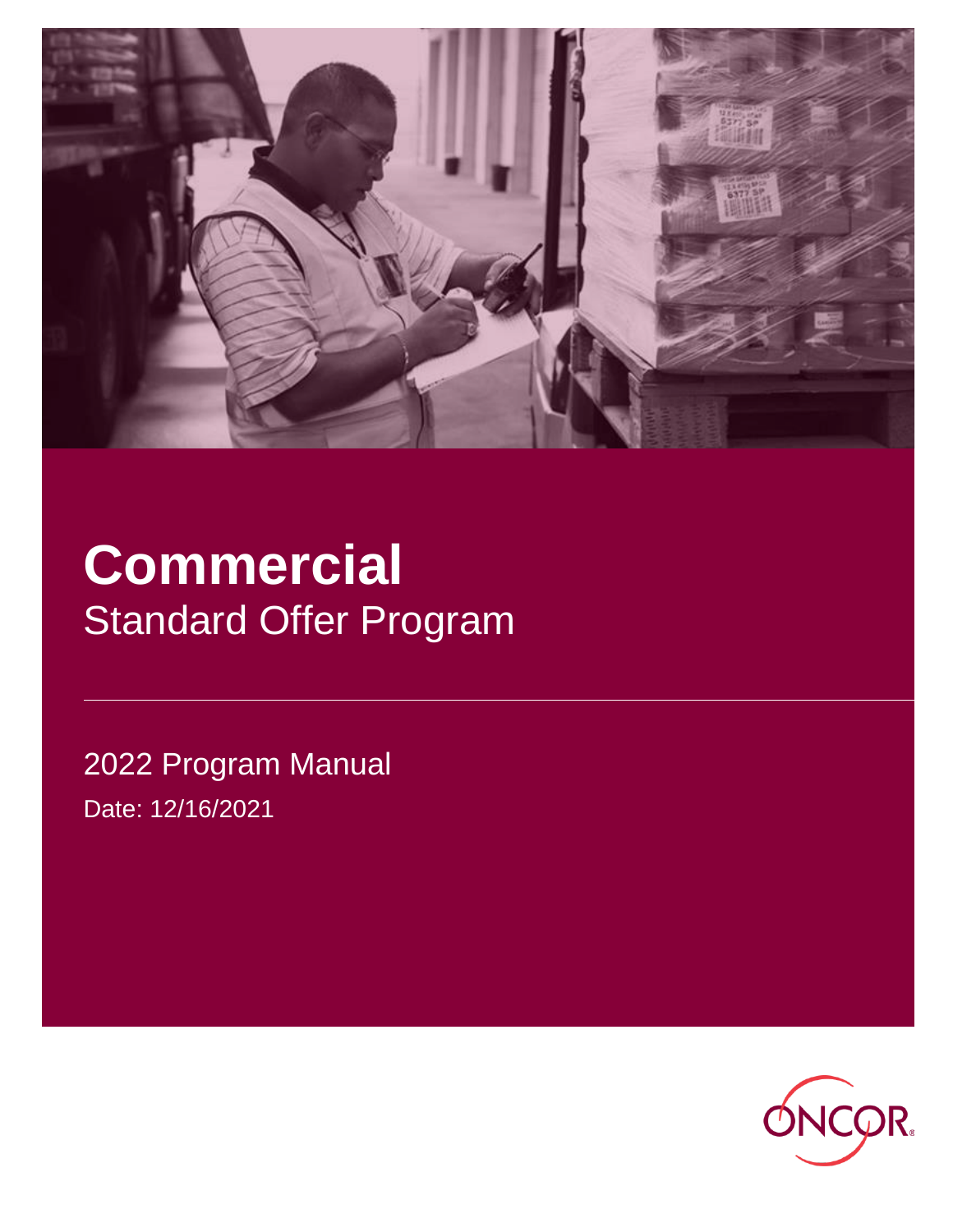# **CONTENTS**

| $\mathbf{1}$   |            |                                                                      |                                                                   |  |  |
|----------------|------------|----------------------------------------------------------------------|-------------------------------------------------------------------|--|--|
| 2              |            |                                                                      |                                                                   |  |  |
| 3              |            |                                                                      |                                                                   |  |  |
|                | 3.1<br>3.2 |                                                                      |                                                                   |  |  |
|                |            | 3.2.1<br>3.2.2<br>3.2.3                                              | Examples of Eligible and Ineligible Energy Efficiency Measures  6 |  |  |
|                | 3.3        |                                                                      |                                                                   |  |  |
|                |            | 3.3.1<br>3.3.2<br>3.3.3                                              |                                                                   |  |  |
| 4              |            |                                                                      |                                                                   |  |  |
|                | 4.1        |                                                                      |                                                                   |  |  |
|                |            | 4.1.1<br>4.1.2<br>4.1.3<br>4.1.4<br>4.1.5<br>4.1.6<br>4.1.7<br>4.1.8 |                                                                   |  |  |
| 5              |            |                                                                      |                                                                   |  |  |
|                | 5.1<br>5.2 |                                                                      |                                                                   |  |  |
| 6              |            |                                                                      |                                                                   |  |  |
|                | 6.1        |                                                                      |                                                                   |  |  |
| $\overline{7}$ |            |                                                                      |                                                                   |  |  |
| 8              |            |                                                                      |                                                                   |  |  |
| 9              |            |                                                                      |                                                                   |  |  |
|                | 9.1        |                                                                      |                                                                   |  |  |
|                |            | 9.1.1<br>9.1.2                                                       |                                                                   |  |  |
|                | 9.2        |                                                                      |                                                                   |  |  |
| 10             |            |                                                                      |                                                                   |  |  |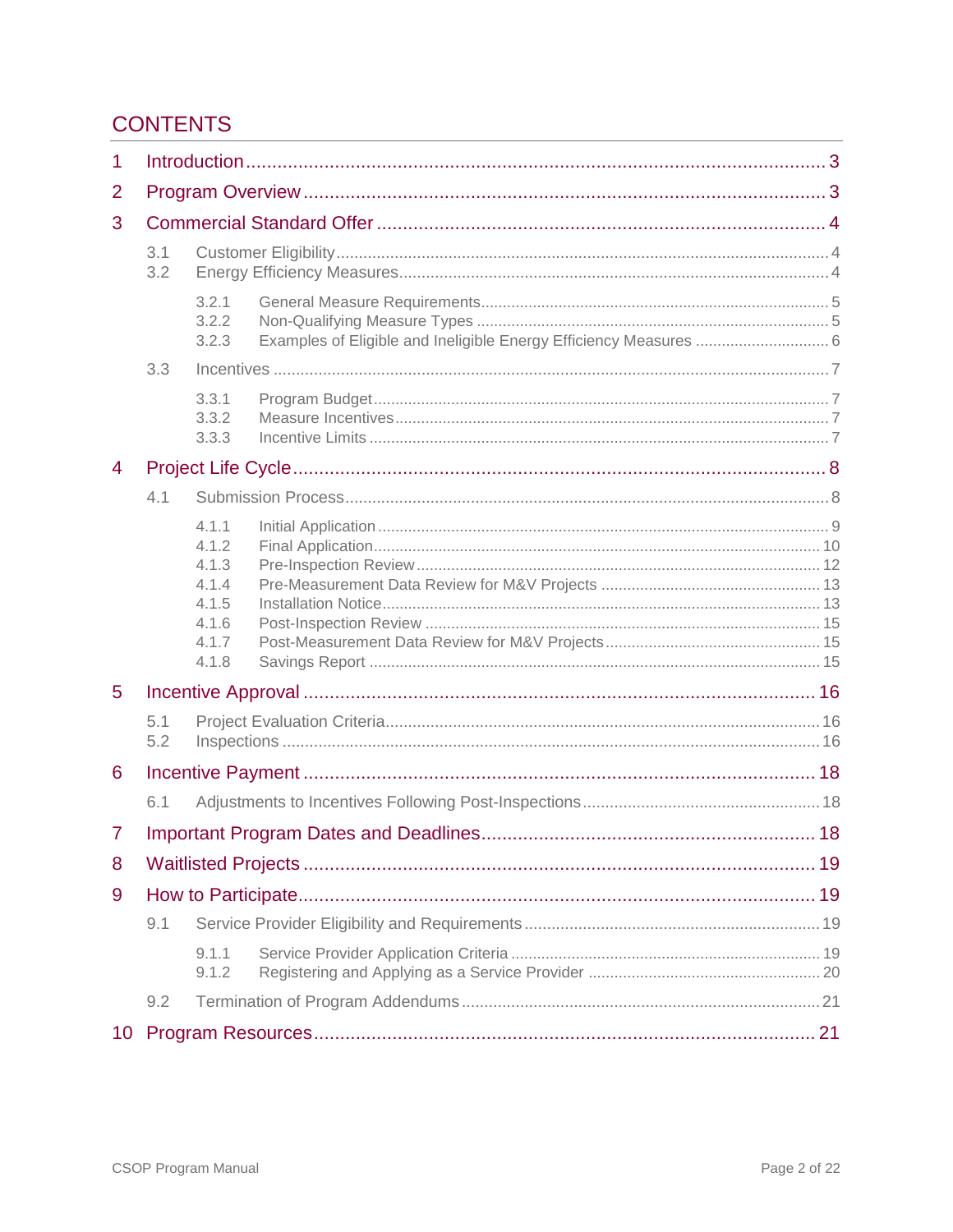# <span id="page-2-0"></span>1 INTRODUCTION

Welcome to the 2022 Oncor Commercial Standard Offer Program (CSOP or the "program"). The CSOP offers incentives for installation of new equipment or retrofit projects at commercial customer locations in Oncor service territory. Eligible customers may include business, government, educational, nonprofit and worship facilities.

CSOP project measures may fall under the deemed savings that do not require measurement and verification. These may include, but are not limited to, lighting, air conditioning, ENERGY STAR® roofs and food service equipment, refrigeration measures and window film as well as new construction that exceed existing energy code baselines per the Texas Technical Reference Manual (TRM). Energy saving projects must be approved by Oncor prior to project start. Once completed, service providers receive incentive payments based on the project's deemed, verified savings.

Measurement and verification ("M&V") projects provide large commercial customers with new or retrofit projects that require "M&V" with incentives of \$10,000 but may be lowered at Oncor's sole discretion.

This program complies with the standard offer program requirements published by the Public Utility Commission of Texas (PUCT). This program manual is intended to inform service providers of the program requirements and processes. However, service providers should also review the PUCT rules related to energy efficiency programs and the requirements in the TRM for energy efficiency programs, and are required to comply with such rules and requirements.

This program manual summarizes program requirements, processes and incentives but may not address all scenarios. Oncor has full discretion to interpret or modify program requirements and may revise the program manual at any time.

Visit the Oncor Energy Efficiency Program Management tool (EEPM), available at [https://eepm.oncor.com,](https://eepm.oncor.com/) to access additional registered service provider resources, including service provider applications, incentive applications, savings calculators and project documentation tools, as well as program rules and incentive budget updates**.**

We are here to help! If you have any questions after reading these materials, please don't hesitate to contact our program help desk at 1.866.258.1874 or via email at eep[msupport@oncor.com](mailto:support@oncor.com) .

# <span id="page-2-1"></span>2 PROGRAM OVERVIEW

The primary objective of the CSOP is to achieve cost effective reductions in energy consumption. Additionally, the program is designed to:

- Encourage private sector delivery of energy efficiency products and services.
- Achieve customer energy and cost savings.
- Significantly reduce barriers to participation by streamlining program procedures.
- Encourage participation by a wide range of service providers.

The CSOP pays service providers for electric energy efficiency improvements above and beyond the efficiency gains typically achieved in energy efficiency projects. Incentives are offered at a fixed price per kilowatt and kilowatt hour saved, based on the estimated useful life (EUL) of the installed, verified and qualifying measure.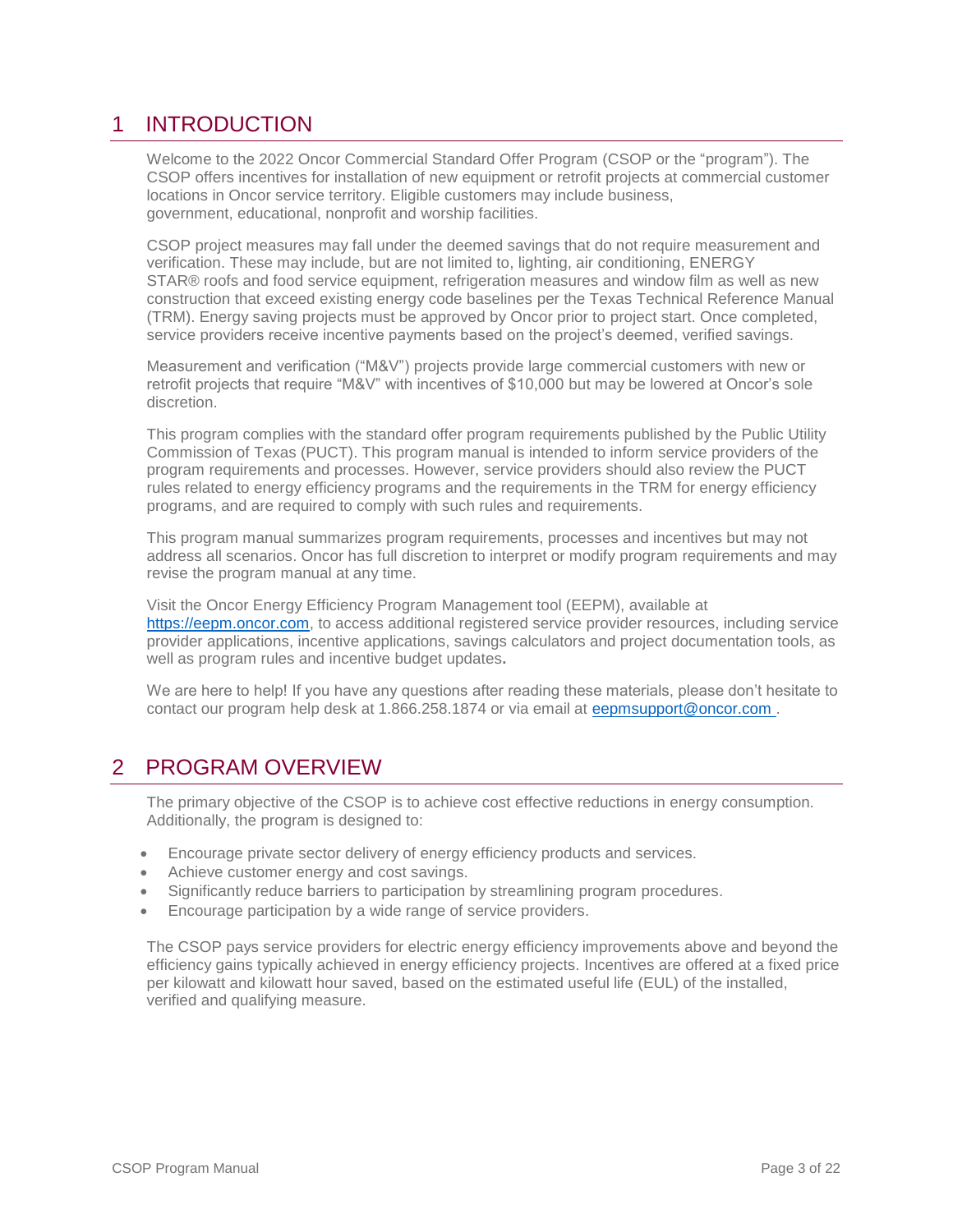# <span id="page-3-0"></span>3 BASIC COMMERCIAL STANDARD OFFER

Through the CSOP, Oncor offers incentives to qualifying service providers and self-sponsors who complete projects with deemed kilowatt and kilowatt hour savings. Oncor will pay service providers a fixed price per kilowatt and kilowatt hour saved, based on the EUL of the installed, verified and qualifying measure. This standard offer incentive is the same for all service providers in the CSOP. The terms of the standard offer are outlined in the program addendum for each service provider.

Through the "M&V" pathway, Oncor offers incentives to qualifying service providers and selfsponsors who complete measures requiring measurement and verification. Oncor will pay service providers a fixed price per kilowatt and kilowatt hour saved, based on the estimated useful life (EUL) of the installed, verified and qualifying measure.

# <span id="page-3-1"></span>3.1 Customer Eligibility

To qualify for program incentives, a host customer must be a commercial customer who is served by Oncor and contributes to the Energy Efficiency Cost Recovery Fund. Each Oncor commercial customer will have a 17-digit premise number (ESIID). An ESIID should appear on a customer's electric bill and always start with "10." For Oncor customers, the third through seventh digits will be either "44372" or "17699." When entering project information in EEPM, only the last seven digits of the ESIID are used as input.



# <span id="page-3-2"></span>3.2 Energy Efficiency Measures

Below are some important guidelines for planning your CSOP project. For a more extensive list of eligible measures, visit [https://eepm.oncor.com;](https://eepm.oncor.com/) select "Commercial" from the "Resources" tab and then click "Incentive Table under Commercial Program."

# **Deemed, Verifiable Measures Only**

Measures may include lighting, cooling and heating energy efficiency improvements. CSOP incentives are calculated based on peak demand reduction (per kilowatt) and energy savings (per kilowatt hour) that exceed current state and federal minimum efficiency standards when they apply. Only energy efficiency measures with approved deemed savings (as noted in the latest version of the Texas TRM), and that are approved by Oncor, are eligible for CSOP incentives. All energy and peak demand savings must be measurable and verifiable using visual inspection and deemed savings calculations.

## **M&V Measures**

Projects that include at least one measure that requires M&V will be submitted as an "M&V" project. The "M&V" project can include additional deemed savings measures for each site.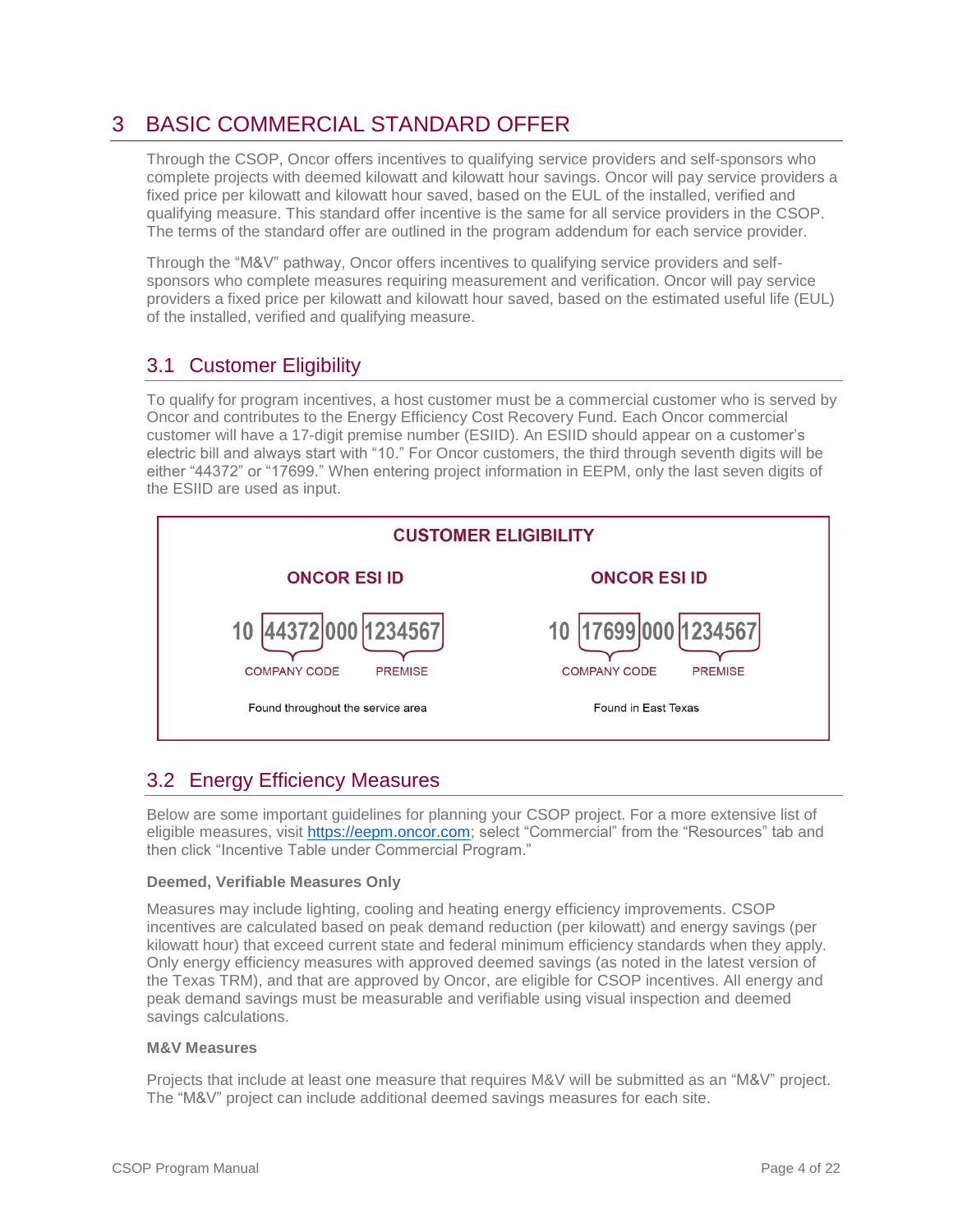# <span id="page-4-0"></span>*3.2.1 General Measure Requirements*

Some general guidelines apply to all program measures. Additional requirements and specifications may also apply for specific measures. Oncor is the final authority on energy efficiency measure eligibility for incentives.

- Eligible energy efficiency measures do not include repair or maintenance activities or behavioral changes.
- Proposed measures must not surpass the program measure's EUL.
- Measure must comply with all requirements of PUCT Substantive Rule 25.181.
- Measures must meet or exceed minimum equipment standards as provided in the TRM.
- M&V measures must produce a measurable and verifiable electric demand reduction and/or reduce electrical usage.
- All M&V projects and measures must be reviewed and pre-approved by Oncor.

Additional measure-specific restrictions may apply to your project.

# <span id="page-4-1"></span>*3.2.2 Non-Qualifying Measure Types*

The following measure types are ineligible for program incentives:

- Measures that involve plug loads (loads that plug into a standard wall or floor outlet).\*
- Measures that involve track lighting or are installed in areas where they will not remain in place for the measure life.
- LED lighting that is not qualified by or is missing documentation from ENERGY STAR®, the Design Lights Consortium (DLC) or other organizations as noted in the TRM at the time an initial application (IA) is submitted.
- Retrofit of fluorescent troffers with linear LED replacements or any modification to a fixture that may void the Underwriters Laboratories (UL) listing.
- New construction lighting projects using non-qualified LEDs, unless preapproved by Oncor for decorative purposes.
- New construction or retrofit lighting projects using metal halide fixtures.
- Measures that involve self-generation or cogeneration, except for certain renewable technologies.
- Measures that rely on changes in customer behavior and require no capital investment.
- Measures that achieve savings through equipment maintenance, commissioning, operational changes or controls without equipment efficiency upgrade.
- Measures that result in negative environmental or health effects.
- Measures that receive an incentive through any other energy efficiency program offered by Oncor.

\* As a general rule, energy efficiency measures involving plug loads (equipment or appliances that are plugged into standard electrical outlets) are not permitted. Oncor may waive this restriction if the service provider provides Oncor with reasonable assurance that the energy and/or demand savings associated with such energy efficiency measures are likely to persist over the EUL of the energy efficiency measure and quantifiable energy and/or demand reductions meeting the requirements of PUCT Substantive Rule 25.181 can indeed be achieved through the proposed energy efficiency measure(s).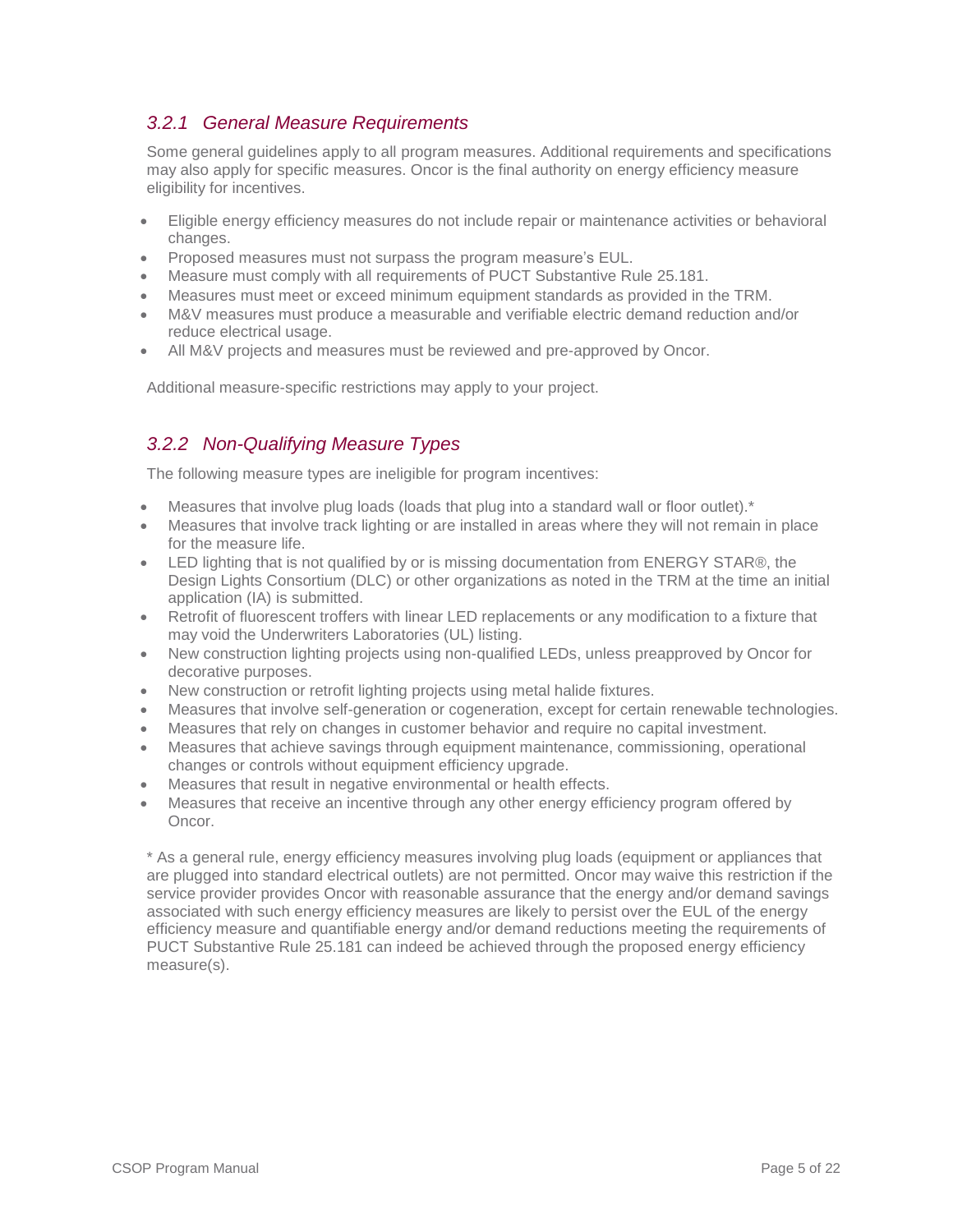# <span id="page-5-0"></span>*3.2.3 Examples of Eligible and Ineligible Energy Efficiency Measures*

Below are some examples of eligible and ineligible energy efficiency measures. However, a service provider may propose other energy efficiency measures for which a deemed savings value has been provided and approved by Oncor for inclusion in the program, provided the measure produces a measurable and verifiable electric demand reduction and/or reduce electrical usage through an increase in energy efficiency.

## **Common eligible energy efficiency measures:**

- Lighting (including LED, T8 and T5 upgrades) and controls for new construction and retrofit projects. LED screw-ins are allowed in appropriate areas—verify with Oncor program manager for project specific eligibility.
- Cooling equipment, including Chiller units and Water Cooled DX units for new construction, early retirement, and replace-on-burnout projects, and Variable Refrigerant Flow (VRF) units and Geothermal units for new construction projects.
- Air infiltration and insulation for master-metered multi-family units.

## **Sample ineligible energy efficiency measures:**

- Measures that do not raise efficiency above current standards.
- Measures that do not meet or surpass the program measure's EUL.
- Cogeneration and self-generation projects, except for renewable DSM technologies.
- Load shifting or load management measures.
- Load reductions caused by building vacancies.
- Measures that rely solely on changes in customer behavior and require no capital investment.
- Measures for which incentives were received from another Oncor program.
- Repair and maintenance measures or measures that are not permanently installed.
- Energy-efficient gas measures when replacing non-electric technologies.
- Measures that result in negative environmental or health effects.
- Power factor correction devices
- Non-labeled LEDs

## **Multiple Measures and Multiple Sites Are Encouraged**

A project is defined by a set of proposed or installed measures and estimated demand and energy savings included in a single IA. Comprehensive projects that include a range of measure types are encouraged.

One project may involve the installation of measures at more than one customer site so long as the customers and sites are similar. For example, installation of measures at a chain of grocery stores may include more than one customer but may constitute a single project.

# **New Construction Projects May Be Eligible**

New construction projects may be eligible for CSOP incentives if the service provider and incentive have influenced the host customer to install a design or equipment with a higher level of efficiency than what the host customer would have otherwise installed.

In addition, the host customer must confirm the incentive was vital to the increased efficiency. New construction facilities originally designed to meet high energy efficiency or net zero energy requirements may not be eligible to receive CSOP incentives if Oncor determines, in its sole discretion, the incentive was not vital to increasing the overall energy efficiency of the facility.

New construction projects include:

- New construction of a building, facility or addition.
- Renovation that results in a change of building type.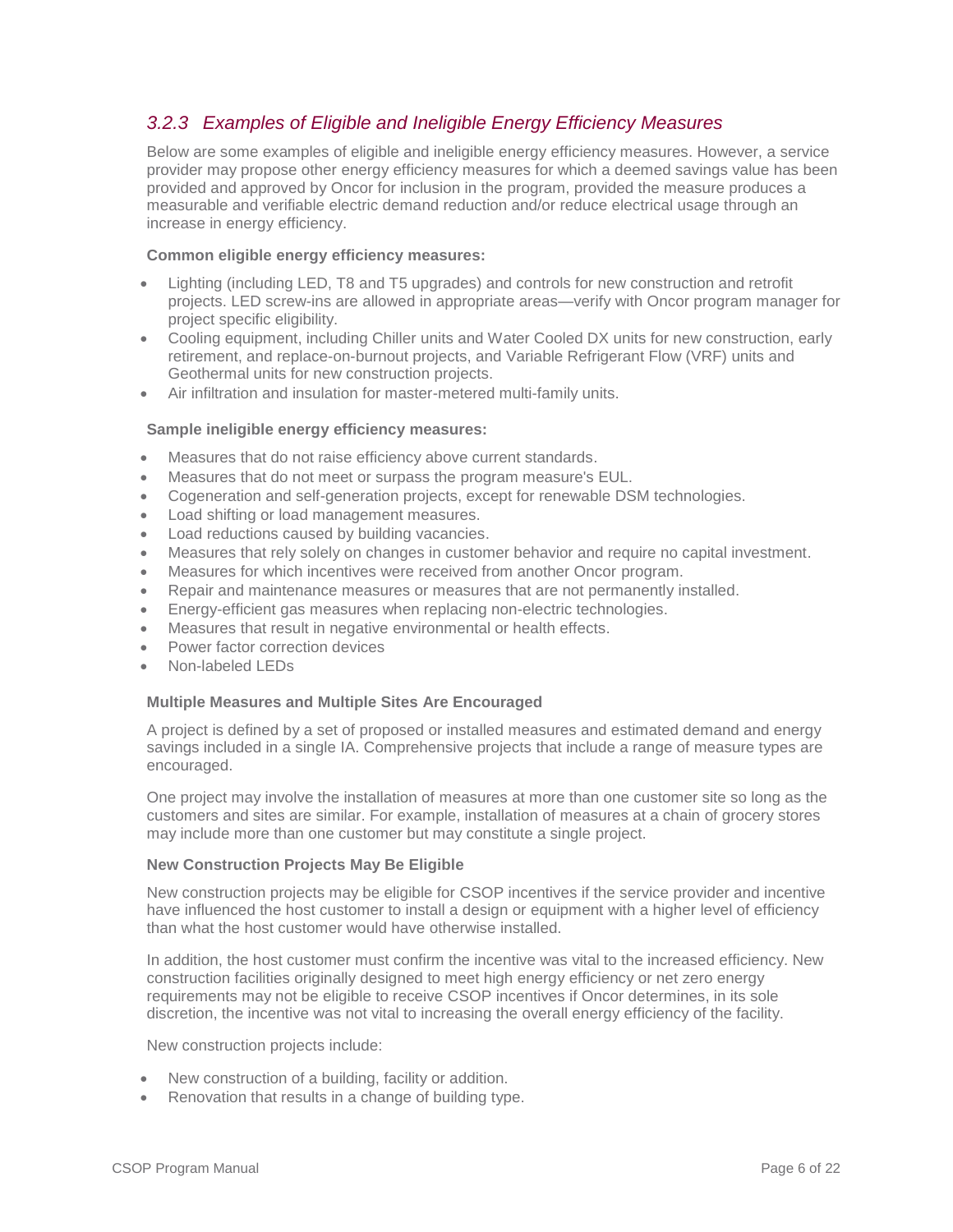Only areas that have undergone construction are eligible for new construction incentives. Final determination of the eligibility of a new construction project is at the sole discretion of Oncor.

New construction incentive applications are also subject to special submission and documentation guidelines. See Section 4.1, "Submission Process," for details and deadlines when planning your new construction project.

# <span id="page-6-0"></span>3.3 Incentives

# <span id="page-6-1"></span>*3.3.1 Program Budget*

The Oncor CSOP offers an incentive budget for the 2022 program year. Oncor reserves the right to adjust the budget as it deems necessary, in its sole discretion.

Project applications will be accepted until November 15, 2022, or until all program funding for the program year has been exhausted. Check the status of available funding any time by logging in to [https://eepm.oncor.com](https://eepm.oncor.com/) with your registered service provider account.

# <span id="page-6-2"></span>*3.3.2 Measure Incentives*

Incentive payments will feature two components: a set \$/kW incentive for demand reduction and a \$/kWh incentive for energy savings, and will be based only on savings that exceed current minimum state and/or federal efficiency standards. Incentives are calculated using a formula that takes into account the measure's deemed annual savings, its EUL, a net present value calculation and, in applicable counties, a geographic multiplier. For a list of measure incentive amounts, visit [https://eepm.oncor.com;](https://eepm.oncor.com/) select "Commercial" from the "Resources" tab and then click "Incentive Table under Commercial Program."

# **Geographic Multiplier**

In order to promote energy efficiency activities throughout the entire service area, there will be an additional 15% payment for all projects completed at sites outside the five-county metroplex area. The metroplex area includes Dallas, Tarrant, Rockwall, Denton and Collin counties.

## **Net Present Value Calculation**

The incentive calculation will use a discount rate of 7.44% and an escalation rate of 2%.

# <span id="page-6-3"></span>*3.3.3 Incentive Limits*

## 3.3.3.1 Per-Project Incentive Limits

The minimum CSOP project incentive that can be requested is \$500. The minimum "M&V" project incentive is typically \$10,000 but may be lowered at Oncor's sole discretion. Incentives will also be limited to a percentage of the total cost of the project. In no case will Oncor pay incentives greater than 50% of the total project cost (as determined by Oncor, in its sole discretion, based on information provided by the service provider and any supplemental information gathered or requested by Oncor).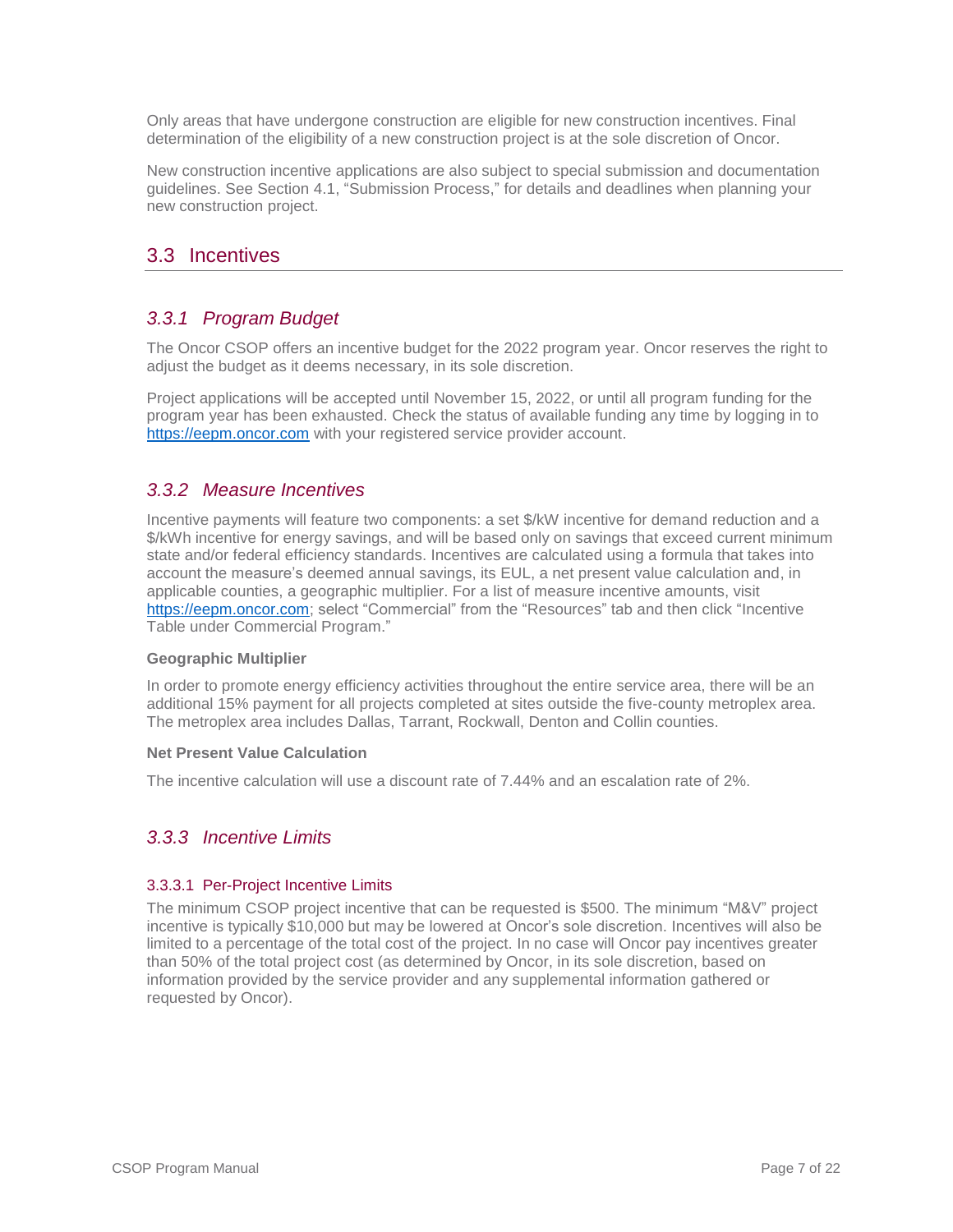## 3.3.3.2 Service Provider Incentive Limits

To ensure incentives are available to multiple service providers, no service provider and/or its affiliates may receive more than 20% of the total CSOP incentive budget for all projects combined in a given budget year. In furtherance of this policy, service providers must register and regularly verify all affiliates in EEPM. A definition of affiliate may be found in the glossary.

Oncor reserves the right to raise the service provider incentive cap at its discretion. Incentive funding is offered to eligible service providers with complete applications on a first-come, first-served basis.

# <span id="page-7-0"></span>4 PROJECT LIFE CYCLE

Service providers and self-sponsors may submit project applications only after applying to the program and executing the program addendum. See Section 9, "How to Participate," for more information on joining the program as a service provider or self-sponsor.

Approved, registered service providers and self-sponsors will submit project applications and receive communications from the program via the EEPM contractor portal. All applications and supplemental documentation, if required, must be attached to the project under the Documents tab. Project measure details are to be entered into the Measures section. Access application forms at [https://eepm.oncor.com](https://eepm.oncor.com/) by logging in as a registered service provider and then clicking on "2022 Commercial SOP Application."

Make sure you have applied and been approved for incentives BEFORE installations take place. Any project in which pre-equipment has been removed and/or measures have been installed prior to receiving Oncor approval will be denied incentives and canceled. Project installation is not allowed to begin until after a pre-inspection review is completed, the Final Application is approved, and the Reservation of Funds Agreement is signed by both the Service Provider and Oncor.

It is the sole responsibility of the applicant to ensure Oncor receives all required project application materials by close of business on the applicable due date.

# <span id="page-7-1"></span>4.1 Submission Process

Each project application includes information about the service provider, the host customer site and documentation of the project to be implemented.

A project application will progress through the following four phases:

- Initial Application (IA)
- Final Application (FA)
- Installation Notice (IN)
- Savings Report (SR)

Below is an outline of the application process, from start to finish.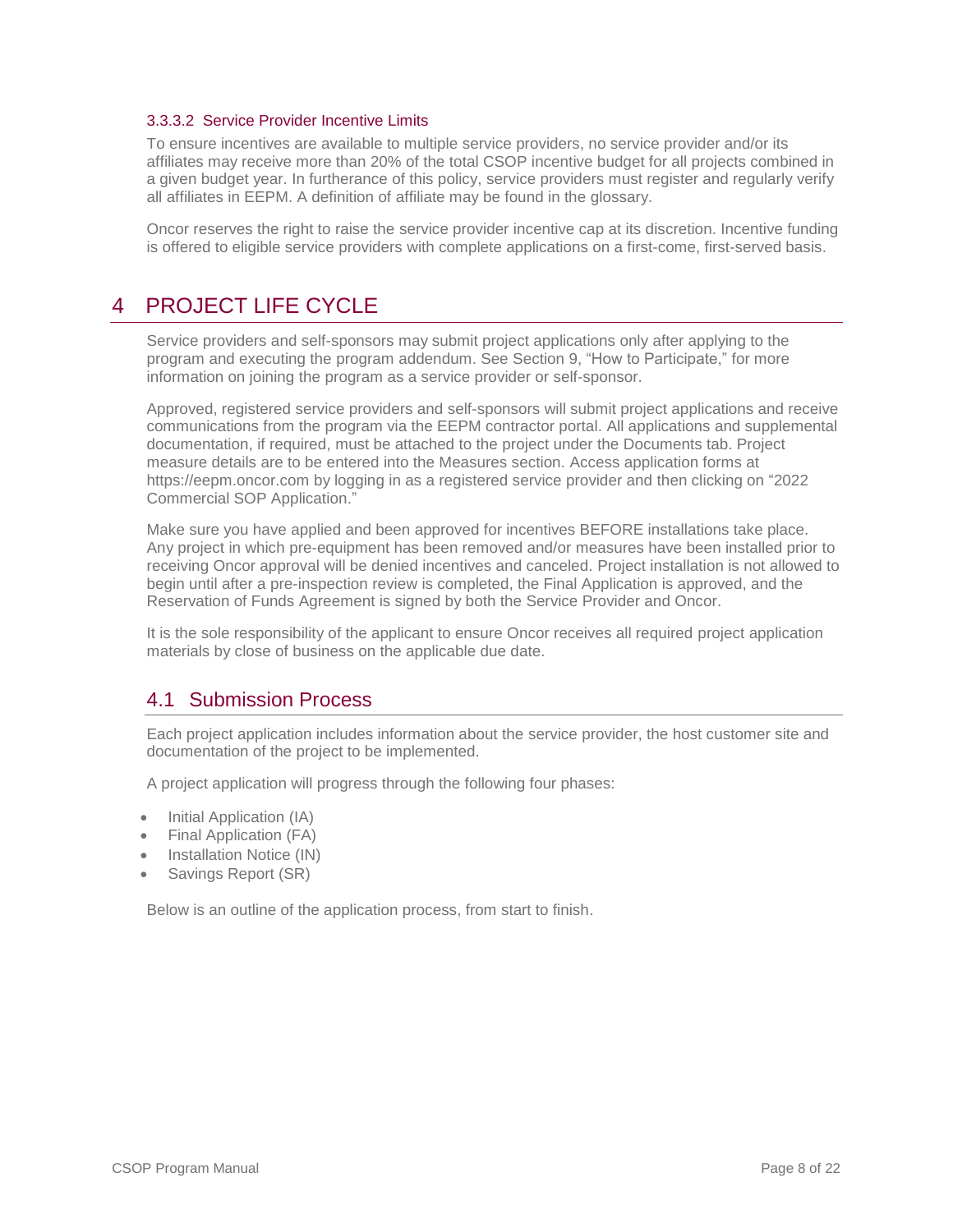

In addition, M&V projects will require a pre-data review after completion of the pre-inspection and a post-data review after completion of the post-inspection.

# <span id="page-8-0"></span>*4.1.1 Initial Application*

#### **Applying Online • Measure details • Customer Agreement• Additional Lighting Documentation**

As a first step to applying for CSOP incentives, a service provider submits an IA for Oncor to perform a preliminary review of the proposed project's feasibility. IA required fields include the project's estimated completion date, capital cost (labor, materials, taxes), service provider project and inspection contacts, and customer inspection contact.

Enter site(s) for each project using the last seven digits of the ESIID. The measure details will be updated in the measures section for each site. The measure details are used to calculate the energy savings for the new or replacement efficiency measure(s) required based on the measure type.

After entering the measure details for each project site, click on the Next button to calculate incentive amounts and generate a Host Customer Agreement.

The service provider must provide a signed Host Customer Agreement with either a wet signature or by selecting the e-signature option in EEPM which will email the form to the appropriate signers for electronic signature.

After the Host Customer Agreement is signed, the submitted IA will be reviewed by the program manager. All projects require the measure details to be completed and a signed Customer Agreement before the project will be reviewed.

## **Multiple-Site Projects**

Service providers must combine multiple sites for the same host customer in a single project. If measures are planned for a series of franchise customers or chain stores during the program year, the service provider must contact the program manager before submitting their IA or their projects may be subject to cancellation.

#### **Additional Project Documentation Requirements**

The program requires additional documentation for certain measure types and on an as-needed basis. In addition to this section, check EEPM for measure-specific requirements.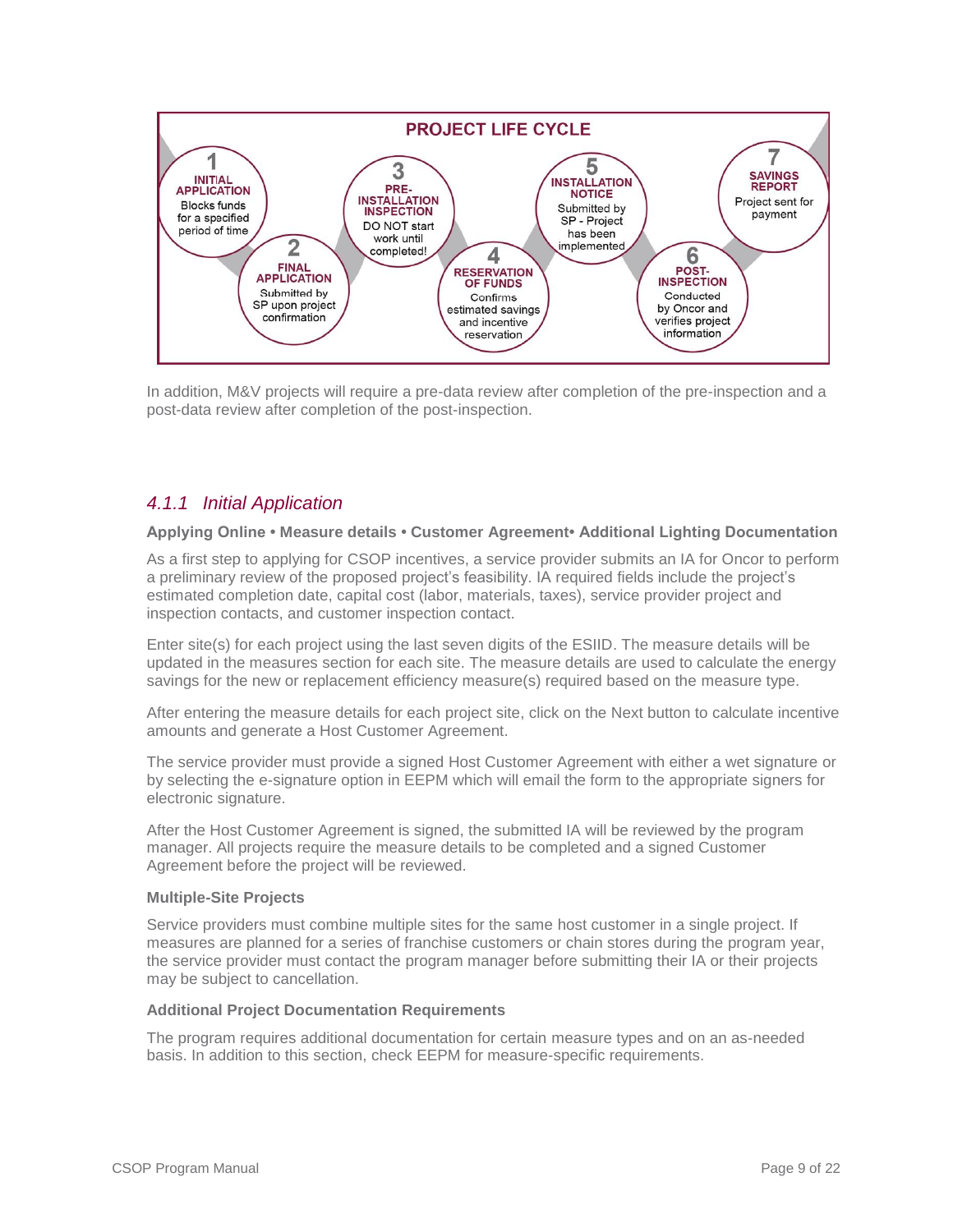# **Additional Initial Application Documentation for Lighting Projects**

Lighting projects require pre-installation equipment measure details survey, to be submitted as part of the IA. The pre-installation equipment survey is used to identify existing lighting equipment and propose the equipment to be installed.

The pre-installation equipment survey should provide the following information about all the fixtures involved in the lighting retrofit:

- A line-by-line identification of each room or area location.
- The number of fixtures (including lamp and ballast types) per area. (No more than 50 fixtures per area. This may require large areas to be broken down into multiple subsets.)
- Existing lighting controls.
- Counts of operating and non-operating fixtures by type and area.

Surveys should include all baseline lighting fixture codes, wattages and controls, regardless of whether they will be retrofitted. Fixture wattages are based on the fixture codes listed in the standard wattage table. This information should be tabulated electronically in the survey. It is advised that a floor plan, similar to what is typically posted at an exit or elevator, be provided for all lighting projects.

#### **Existing Non-Operating Fixtures**

If more than 10% of the total number of existing fixtures are inoperative, the baseline wattage of the project will be adjusted upward to reflect the percentage of non-operating fixtures beyond 10% (i.e., a 12% non-operating count will have the baseline wattage adjusted by 2%).

## **Illumination Engineering Society (IES) Recommended Light Levels**

Lighting projects must meet IES recommended light levels to qualify for an incentive unless Oncor approves a project-specific exception. If you propose a lighting retrofit that reduces the number of fixtures by 15% or more, you may be required to provide a lighting simulation that includes all lighting being installed. Oncor may request a lighting simulation for any project to demonstrate it meets IES recommended light levels.

## **New Construction Lighting Project Documentation**

New construction projects may require the following signed and stamped architecture and engineering drawings:

- Site plan that clearly lists the square footage of indoor and outdoor lighting and shows the lighted area(s) with shading, cross-hatching or other visible means.
- Lighting layout.
- Lighting schedule.

# <span id="page-9-0"></span>*4.1.2 Final Application*

# **Submission in EEPM • Pre-Inspection Review • Reservation of Funds**

## **Final Application Submission**

After the IA is approved, the service provider submits a FA and any documentation required for review of the project measure(s).

Provide the required documents for the measure(s) in the attachments section of EEPM.

Required documents for more common measures include:

Lighting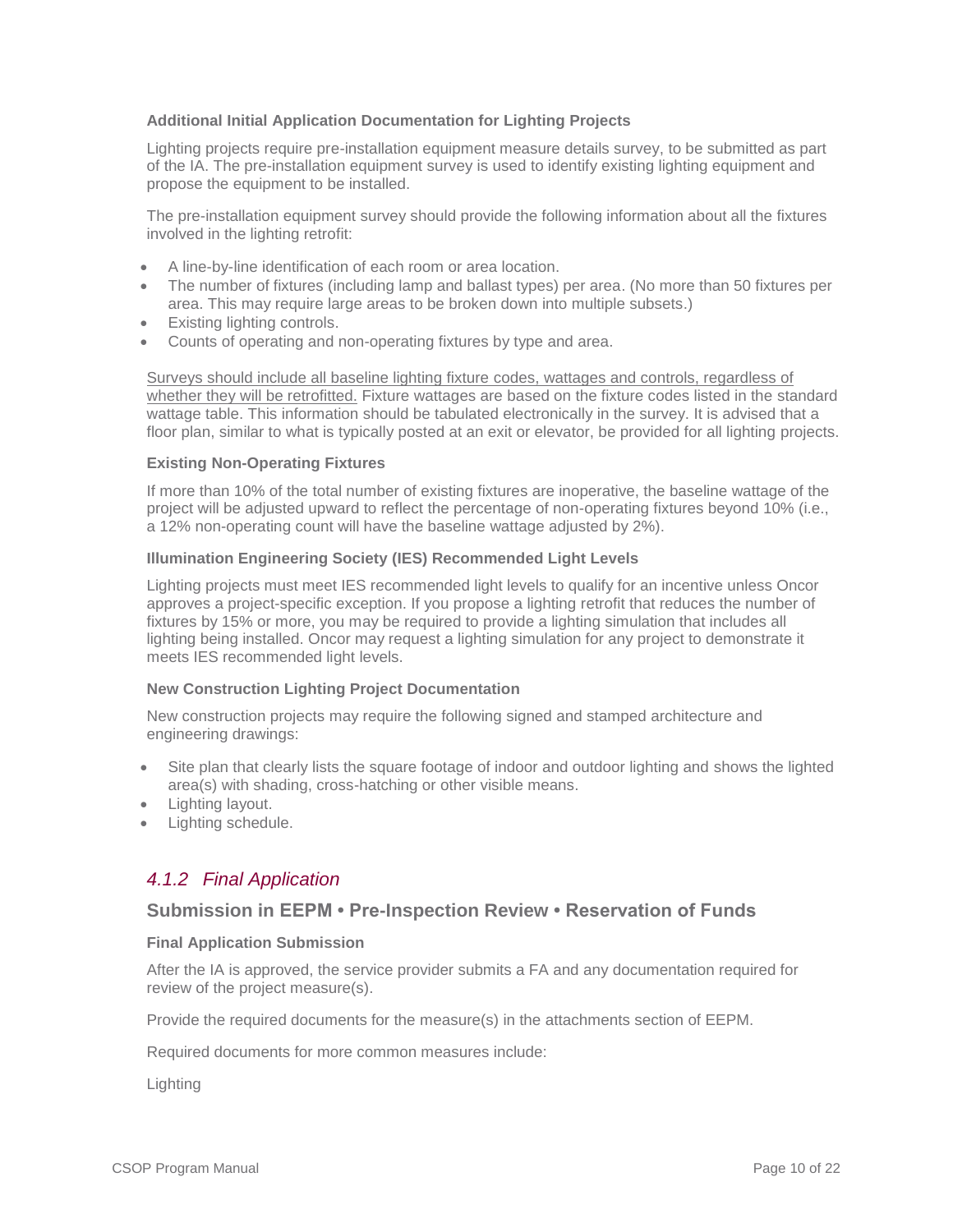- DLC and Energy Star certification sheets for LED fixtures, consolidated in a single, non-zipped, PDF file for all project sites, from lowest to highest wattage. To view our LED Document Guidelines, visit [https://eepm.oncor.com;](https://eepm.oncor.com/) select "Commercial" from the "Resources" tab and then click "LED Document Guidelines under Commercial Program."
- Manufacturer specification sheets showing LED model option codes and descriptions, consolidated in a single, non-zipped PDF file for all project sites, from lowest to highest wattage.
- A/E drawings for new construction lighting projects, consolidated in a PDF file.
- Pre-fixture lighting photos, including nameplate photos showing wattage, fixture photos, and area photos with all lighting turned on. Photos should be consolidated for each site in a single, nonzipped, PDF file.
- Any other documents required by the program manager.

# HVAC

- Air-Conditioning, Heating and Refrigeration Institute (AHRI) certificates consolidated in a single, non-zipped, PDF file for all project sites. AHRI certificates are required for units less than 20 tons. Larger units require manufacturer specification sheets that include AHRI performance data.
- For VRF units, the AHRI certificate must show the type of indoor air handling used (e.g., ducted, non-ducted, mixed) for each VRF module. Engineering line drawings in a single, non-zipped, PDF file are also required that clearly show the type(s) of indoor air handling used, which should be consistent with the AHRI certificate provided.
- For Chiller units, a manufacturer simulation is required in a single, non-zipped, PDF file that shows unit performance at 100% load and the following AHRI conditions. The chiller make and model number must be listed at the top of the simulation sheet.

# Water Cooled Chillers

- Condenser Water Entering Temp 85 deg F and Flow Rate 3.0 gpm/ton
- Evaporator Leaving Temp 44 deg F and Flow Rate 2.4 gpm/ton

Air Cooled Chillers

- **Entering Air (ambient air temp) Dry Bulb Temp 95 deg F**
- Evaporator Leaving Temp 44 deg F and Flow Rate 2.4 gpm/ton
- Pre-equipment chiller photos for early retirement units, showing nameplate with model and serial number, and entire unit. Existing unit operability will be required during the pre-inspection review.
- For VRF, Geothermal, and Water Cooled DX units, a M&V Plan is required in Word format. The program manager can provide sample M&V Plans in the required Word format for many M&V measures upon request.
- Any other documents required by the program manager.

Be sure to include specifications for any additional proposed equipment not specified in the measure details, providing enough information to allow for Oncor review and approval. We recommend working closely with Oncor when surveying equipment not specified in the project measure details.

Once the project is ready to move forward, the service provider will check the "Inspection" box under the "Summary" tab. The FA must be submitted within 20 days of IA approval or the project may lose reserved funding. Service providers who do not meet the 20-day deadline may resubmit an IA for the same project, subject to availability of funds or the existence of a project waitlist.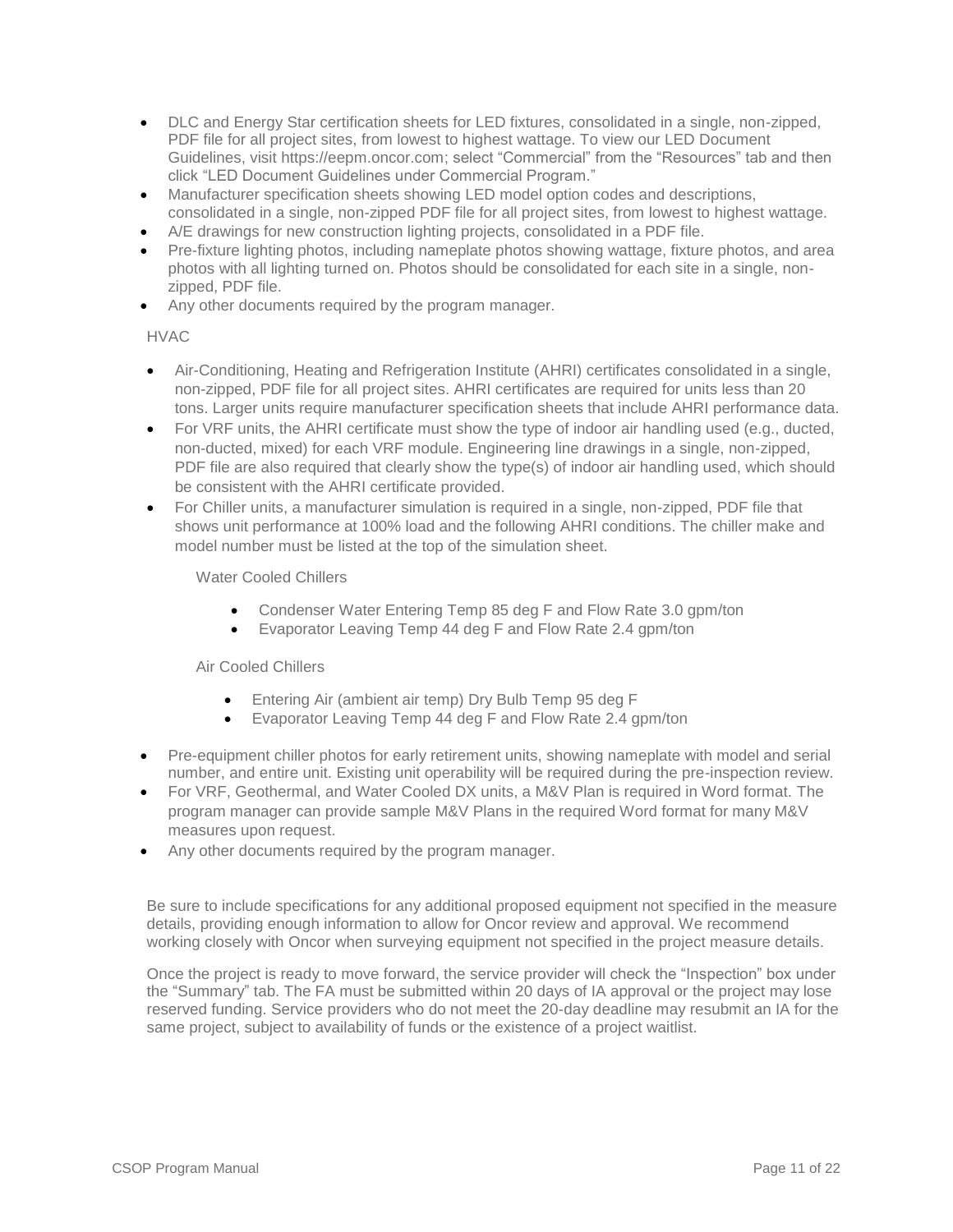# <span id="page-11-0"></span>*4.1.3 Pre-Inspection Review*

## **Pre-installation Inspections**

During the FA review process, Oncor may conduct a pre-installation inspection of the project site. The purpose of the inspection is to verify the baseline conditions documented in the application and feasibility of installing the proposed equipment. After the Service Provider submits a complete Final Application, the pre-inspection may be a desk review of pre-equipment photos taken and submitted by the service provider, or in most cases Oncor will contact the Service Provider inspection contact to schedule and complete an on-site inspection. Service Providers should allow ample time for completion of inspections, which may take up to two weeks, depending on project volume.

New construction projects will not require a pre-inspection.

## **Pre-inspection Process**

Pre-inspections are intended to verify the following information:

- The equipment survey submitted is accurate. For most measures, equipment quantities and nameplate information is verified. For lighting measures and cooling equipment installations that do not have a one-to-one unit replacement, pre-inspection counts must be within  $\pm$  5% of the total demand submitted on the survey form. If the error exceeds  $\pm$  5%, the service provider may correct the measure details, subject to re-inspection by Oncor at the service provider's expense.
- All existing equipment listed in the FA is still in place and operational in the baseline condition.
- New equipment installation, or old equipment removal and/or demolition, has not begun. Any project where the replacement of measures has started prior to receiving pre-inspection and FA approval will be canceled and no incentive payment will be made.
- Please review the Commercial Desk Inspection Checklist for Service Provides documents, which includes photo examples for lighting, HVAC and other measures.

## **Failed Pre-inspections**

If the project fails the first pre-inspection, Oncor may, in its sole discretion, either (i) cancel the project, releasing all or some portion of the reserved incentive funds, or (ii) allow the service provider to take corrective action, which will require re-inspection by Oncor. If Oncor allows the service provider to take corrective action, the service provider shall pay for each additional inspection. If the project fails any re-inspection, Oncor will have a similar right to disqualify the project or allow the service provider to take corrective action subject to additional inspections at the service provider's expense.

You will receive notification via EEPM of pre-inspection approval, rejection or any needed amendments to the FA.

## **Corrections to Your Final Application**

In the case of retrofit measures, if equipment is removed or not operational during the preinspection, the incentive amount may be reduced or the project may be rejected or canceled. If the project is rejected for corrections, the service provider will have 15 days to resubmit the corrected FA. Otherwise, the project may be canceled.

## **Discrepancies Between the Initial Application and Final Application**

If the FA incentive estimates differ from the incentive funds reserved in the IA, the FA savings and incentive estimates will take precedence over the IA, as the FA should include a more detailed and accurate estimate of demand and energy savings. Where FA estimates are lower than those approved in the IA, final incentives will be adjusted downward accordingly. In some cases, FA estimates may be higher than amounts approved in the IA. If all incentive funds have already been reserved, project incentives will be limited to the amount reserved in the IA.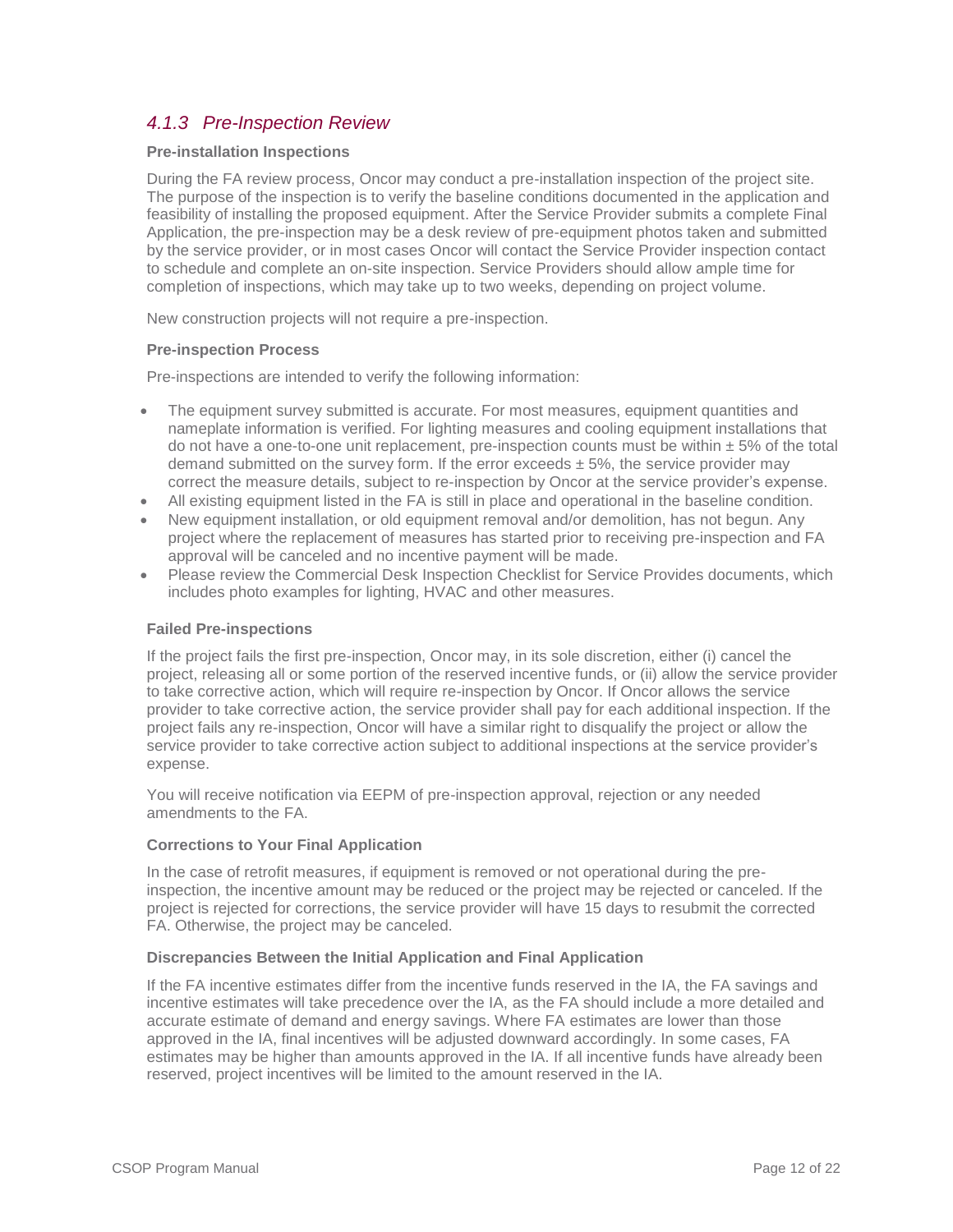# Reservation of Funds

Within 10 days of notification of pre-inspection approval, the service provider must provide a signed Reservation of Funds Agreement with either a wet signature or by selecting the e-signature option in EEPM which will email the form to the appropriate signers for electronic signature. After program manager approval of this FA, including a signed reservation of funds form, incentive funding is reserved for your project.

# <span id="page-12-0"></span>*4.1.4 Pre-Measurement Data Review for M&V Projects*

For M&V projects, after pre-inspection approval, the service provider will conduct any required premeasurement for the project. If required, the Inspection Manager will provide a sampling schedule to the service provider.

Upon completion of any required pre-measurements per the Oncor approved M&V Plan, the service provider will attach a summary of the data and supporting data worksheets in EEPM. The program manager can provide sample worksheets in the required format for many measures upon request. The service provider will then submit the project back to Oncor for pre-measurement data review.

# Reservation of Funds

Within 10 days of notification of pre-inspection approval and completion any required pre-data review, the service provider must provide a signed Reservation of Funds Agreement with either a wet signature or by selecting the e-signature option in EEPM which will email the form to the appropriate signers for electronic signature. After program manager approval of this FA, including a signed reservation of funds form, incentive funding is reserved for your project.

# <span id="page-12-1"></span>*4.1.5 Installation Notice*

**Commencing Work • Updates to Measure Details • Installation Notice Customer Certification • Completed Project Documentation • Post-Inspection Review • Savings Report**

## Commencing Work

After the FA is approved, the service provider may commence work on the project. Upon completion of the work, the Service Provider submits the IN to notify the program that your project is ready for post-inspection review.

Oncor reserves the right to request proof of materials purchased and/or proof that customer funding has been secured. Failure to provide the requested information may result in the cancellation of the project and release of the reserved funds.

# Updates to Measure Details

#### **Unanticipated Changes During Installation**

If there were any changes to project equipment or metrics during installation, the service provider must update measure details for each project site and attach all supporting documents for any changes to the post equipment.

#### **Cooling Equipment Documentation Requirements**

After installing new cooling equipment, the service provider must conduct a post-installation equipment survey and document the results in the "post-retrofit equipment" section of the project measure details. The required data includes installed equipment type, model number, serial number, capacity, and efficiency (based on AHRI certification).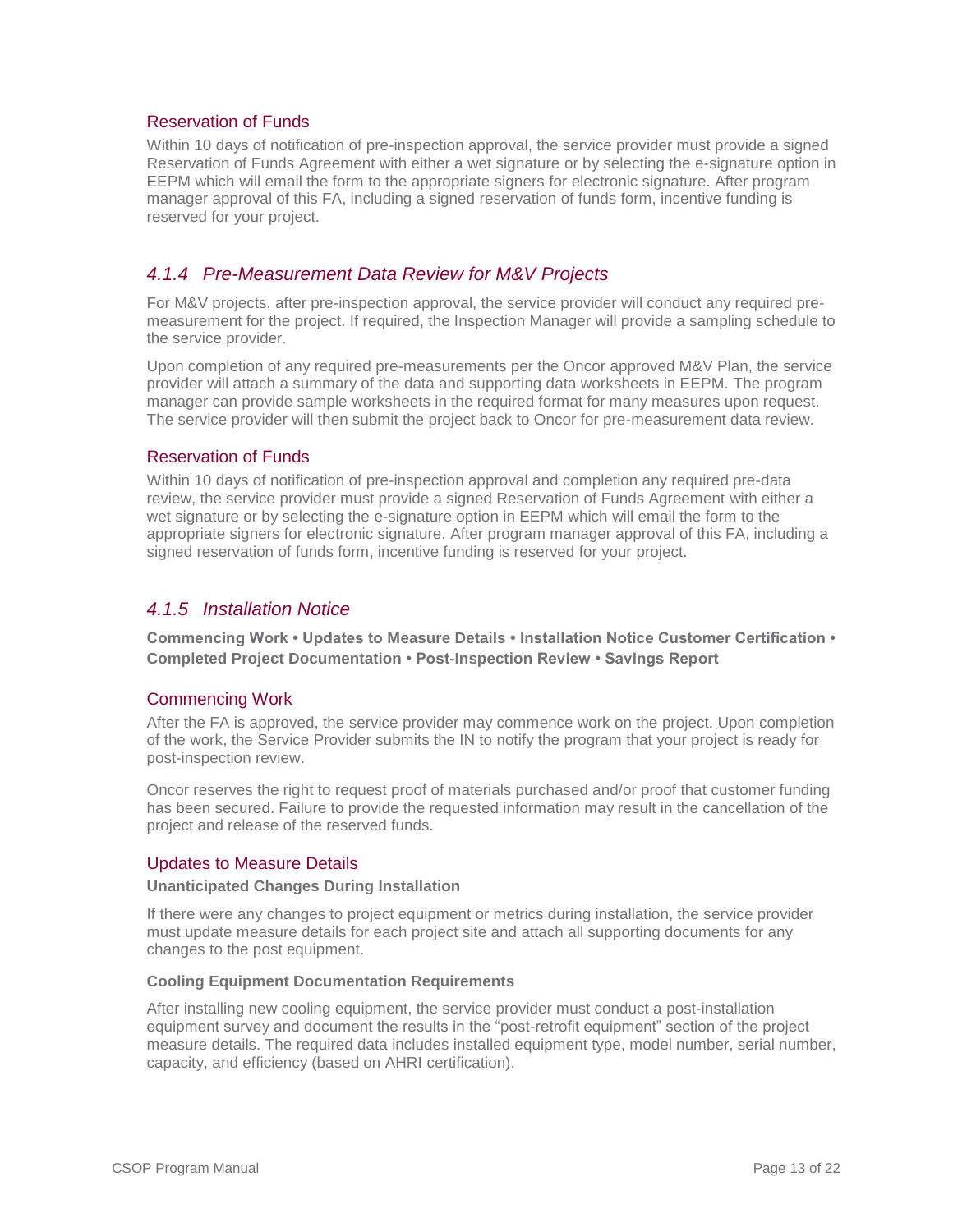Only the post-retrofit equipment should be updated by the service provider in the measure details. No changes should be made to the pre-retrofit equipment in the measure details that was approved by Oncor during the FA phase.

# Installation Notice Customer Certification

After making any necessary updates to measure details and recalculating incentive amounts, the service provider must provide a signed Installation Notice Customer Certification with either a wet signature or by selecting the e-signature option in EEPM which will email the form to the appropriate signers for electronic signature.

# Completed Project Documentation

The following required documents must be uploaded in the "Documents" section in EEPM before you submit your project to Oncor for post-inspection review (IN Submitted phase):

## **For all Projects:**

- A signed Installation Notice Customer Certification. Make sure all lines are completed in both the Service Provider and Customer signature blocks, including the Date of Completion.
- Project invoice(s) should be itemized by product and include the cost of materials and labor related to the scope of the project being submitted for an incentive.

## **For Lighting Projects:**

- DLC and Energy Star certification sheets for LED fixtures, consolidated in a single, non-zipped, PDF file for all project sites, from lowest to highest wattage. To view our LED Document Guidelines, visit [https://eepm.oncor.com;](https://eepm.oncor.com/) select "Commercial" from the "Resources" tab and then click "LED Document Guidelines under Commercial Program."
- Manufacturer specification sheets showing LED model option codes and descriptions, consolidated in a single, non-zipped PDF file for all project sites, from lowest to highest wattage.
- Post-fixture LED lighting photos, including a nameplate photo showing the model number of each unique LED at each site (must be readable), a fixture photo of each unique LED at each site, and area photos. Photos should be consolidated for each site in a single, non-zipped, PDF file.
- Any other documents required by the program manager.

## **For HVAC Projects:**

- AHRI certificates, consolidated in a single, non-zipped PDF file for all project sites.
- For Chiller units, a manufacturer simulation that shows unit performance at 100% load and at AHRI conditions.
- Post-equipment photos of each unit nameplate showing the model and serial number (must be readable), and of the entire unit. Consolidate all photos in a single, non-zipped PDF file and label all unit photos to correspond with the Unit ID and sequence in the EEPM Measure file.

## **New Construction Project Documentation Deadlines**

New construction project applications must be submitted in EEPM no later than four months after a permanent electric service meter is installed, or no later than four months after the date in a Certificate of Occupancy issued by a municipal or other government entity. If construction on any such project is not complete within the above four month period, the project may still be eligible for the program, provided:

 The project is submitted to EEPM no later than four months after the permanent electric service meter is installed, or no later than four months after the date in a Certificate of Occupancy; and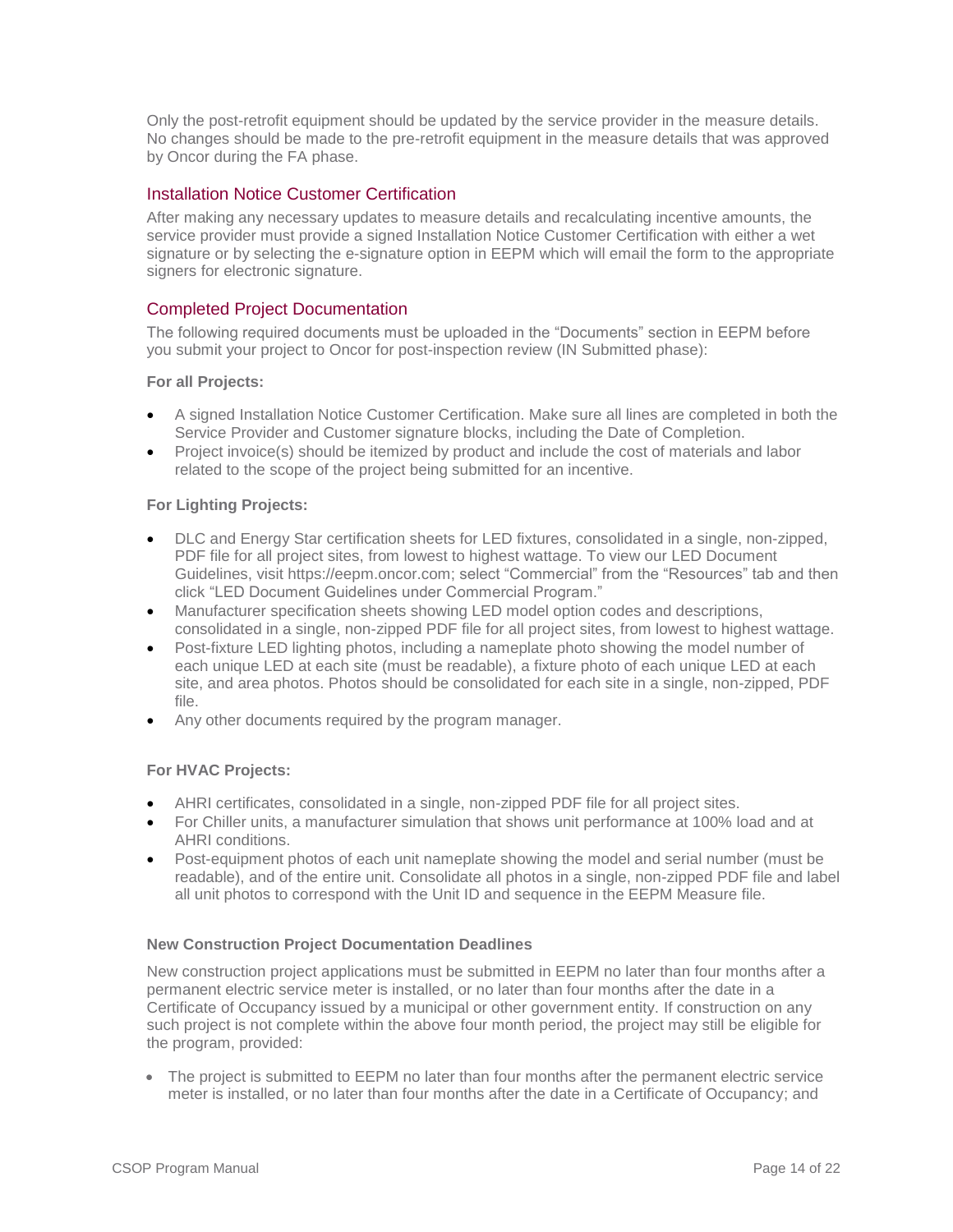The project sponsor notifies the appropriate Oncor program manager of the delay in construction completion and the Oncor program manager approves an extended construction completion date. That extension is typically up to 60 calendar days, and is at the sole discretion of Oncor.

# Installation Notice

After all required documents are attached in EEPM, submit the IN to notify the program your project is ready for post-inspection review.

Once a project is post-inspected and approved by the program, you will be notified via EEPM.

# <span id="page-14-0"></span>*4.1.6 Post-Inspection Review*

The post-inspection will follow a process similar to the pre-inspection. See Sections 4.1.2 and 5.2 for more information. Once a project is post-inspected and approved by the program, you will be notified via EEPM.

# <span id="page-14-1"></span>*4.1.7 Post-Measurement Data Review for M&V Projects*

For M&V projects, after post-inspection approval, the service provider will conduct any required postmeasurement for the project. If required, the Inspection Manager will provide a sampling schedule to the service provider.

Upon completion of any required post-measurements per the Oncor approved M&V Plan, the service provider will attach a summary of the data and supporting data worksheets in EEPM. The program manager can provide sample worksheets in the required format for many measures upon request. The service provider will then submit the project back to Oncor for post-measurement data review.

# <span id="page-14-2"></span>*4.1.8 Savings Report*

## **Savings Report Content • Incentive Approval and Processing**

After passing post-inspection review (and post-data review for M&V projects), the service provider must provide a signed Savings Report (SR) with either a wet signature or by selecting the esignature option in EEPM which will email the form to the appropriate signers for electronic signature. The program manager will notify the service provider when the Savings Report is available in EEPM for signature.

The SR is the primary reporting instrument used throughout the program production period, reflecting the final kWh and peak kW savings, the final incentive amount, and serving as an invoice to the program for project incentives. The SR includes project information, estimated energy savings, incentive payments or reductions, other supporting data and the service provider name and signature.

The SR requires a service provider's review and acceptance. A service provider must sign the SR in EEPM no later than 10 days after the project has been post-inspected. The project may be canceled and all incentives forfeited if the SR is not signed within this time frame. Maintain a copy of the SR in your records for a period of four years.

After submission of the SR, the program will request any additional information needed or approve the SR and process the incentive performance payment.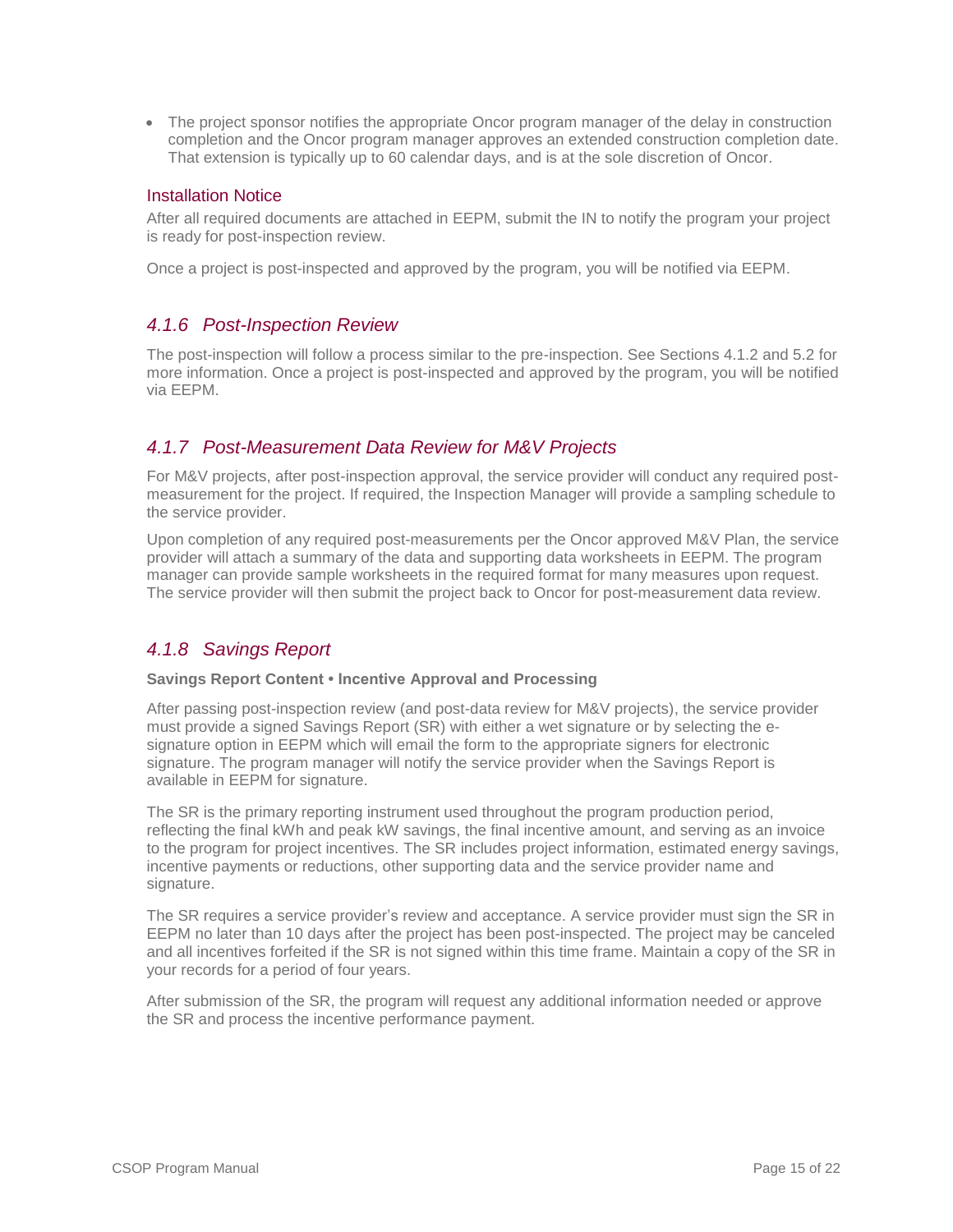# <span id="page-15-0"></span>5 INCENTIVE APPROVAL

During any phase of the project (IA, FA, IN, SR), if any documentation submitted in EEPM to Oncor, does not support the proposed measure(s) and the accuracy of the savings estimates, then Oncor at its sole discretion may cancel the project.

# <span id="page-15-1"></span>5.1 Project Evaluation Criteria

Oncor may reject a project application for any reason in its sole discretion, including:

- The project application is received after the budget for the program has been fully committed.
- Required submittals are not received by deadlines stated in this program manual.
- The applicant fails to meet program eligibility requirements as determined by Oncor in its sole discretion.
- The applicant is found to have made material misrepresentations in the project application.
- The applicant fails to comply with applicable federal, state and local laws and regulations.
- Changes in laws or regulations occur that directly affect the program.
- Oncor, in its sole discretion, determines the applicant is incapable of fulfilling the terms and conditions of the program.
- Measures were installed prior to pre-inspection.
- Measures installed do not meet eligibility criteria.
- The applicant did not provide correct and complete information such as:
	- o Service provider project contact.
	- o Service provider inspection contact.
	- $\circ$  Customer inspection contact. (Note the customer inspection contact should not be the same as the service provider inspection contact unless the service provider is a self-sponsor.)

Oncor may request clarification of, or additional information about, any item submitted as part of the project application. Applicants must respond to such requests within the time period specified by Oncor. If the clarification or additional information provided is not sufficiently responsive, Oncor may, at its sole discretion, request additional information or discontinue its evaluation of the submittal. Any applicant submitting an unsuccessful project application may reapply for project funding by submitting another project application. However, the applicant will lose its initial position in the order of submittal for budget reservation purposes, if applicable.

# <span id="page-15-2"></span>5.2 Inspections

Oncor performs post-installation site and desk review inspections for the CSOP projects. Service providers should allow ample time for completion of inspections, which may take up to two weeks, depending on project volume. Although Oncor performs inspections to verify baseline conditions or completed projects, Oncor provides no warranty or endorsement with respect to any project, including, without limitation, the work completed, the equipment or measures installed, or any energy savings relating to a project. For larger lighting projects with a large number of rooms and fixture types, the service provide can submit the project in both the FA and IN phase and request that program manager and inspection manager identify which areas and lines in the Measure file will need photos for the desk review. If an on-site inspection is required, the inspector manager will communicate to the service provider inspection contact which fixtures will require access to obtain photos during the on-site inspection.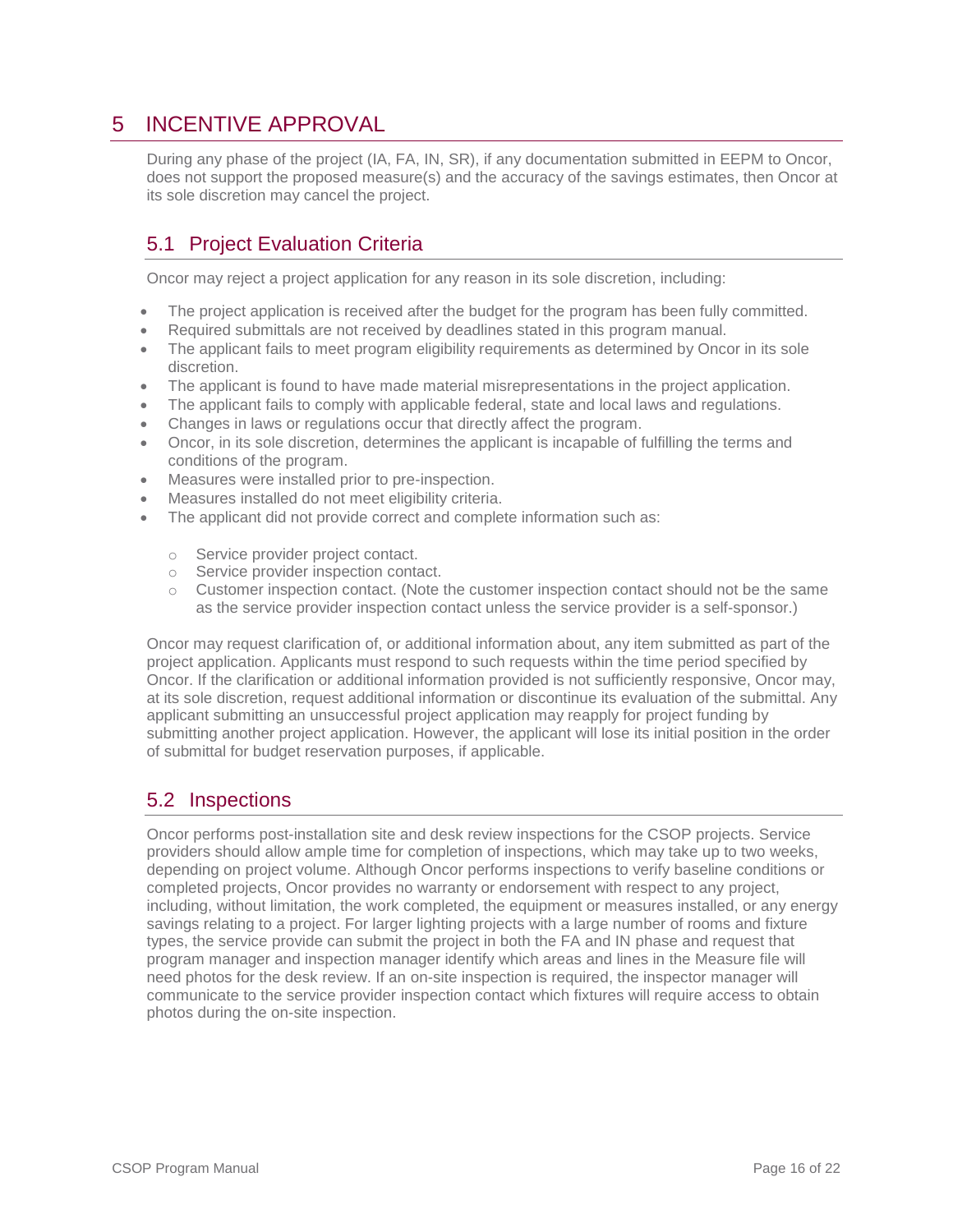## **Personnel Required On-Site**

The service provider and/or personnel who completed the required measure details will be required to be on-site during pre- and post-installation inspections for projects requiring an on-site inspection. The presence of at least one service provider representative who is familiar with the project and the facility will ensure all parties can identify any discrepancies simultaneously. The service provider will provide all equipment required by the inspector to inspect the project site, including ladders and lifts, at the service provider's expense.

#### **Required Electrical or HVAC Disruptions**

When electrical measurements are necessary, the service provider representative(s) will be required to perform any necessary disruptions in equipment operation, the opening of any electrical connection boxes or the connection of current and power transducers.

When it is necessary to determine the operability of an existing HVAC/chiller system in cooling mode, the representative(s) will be required to perform any necessary disruptions or configuration changes in system operation to demonstrate such operability. If the inspection cannot be completed in a timely manner because the service provider is unfamiliar with the facility or project, the project site will fail the inspection.

## Post-Installation Inspections

During the IN review process; Oncor will perform either a complete project inspection or an inspection of a random sample of measures using a statistically representative number of project sites. For some projects, Oncor may accept photo documentation and conduct a desk review of post equipment photos submitted by the Service Provider.

Oncor will contact the service provider and conduct a post-installation inspection of the project site after the receipt of a complete IN. The inspection shall verify the equipment specified in the FA has been installed and is operating as described in the submitted IN. For most measures, the accuracy of the equipment quantity and nameplate information is verified. For lighting measures, the measures observed during the inspection must be within  $\pm$  5% of the total demand submitted on the survey form.

Oncor reserves the right to reject any installed energy efficiency measure for any of the following reasons in its discretion:

- Poor workmanship.
- Service provider or host customer modification to the installed measure.
- Lack of UL listing.
- Measure not operating correctly.
- Measure or its installation poses a safety hazard.
- Measure or its installation poses an environmental hazard.
- Non-permissible access for verification for installed measures.
- Measure does not comply with local or state building codes or standards listed in the TRM.
- Measure does not comply with National Electric Code or National Electric Safety Code.
- Failure to comply with Oncor CSOP requirements or any applicable laws or regulations.

#### **Failed Post-Inspections**

If a project site fails an inspection, Oncor may, in its sole discretion, either (i) cancel the project, releasing all or some portion of the reserved incentive funds; or (ii) allow the service provider to take corrective action, which will require re- inspection by Oncor prior to the approval of the IN. If Oncor allows the service provider to take corrective action, the service provider shall pay for each additional inspection.

Oncor reserves the right to reject any installed measure for any reason in its sole discretion.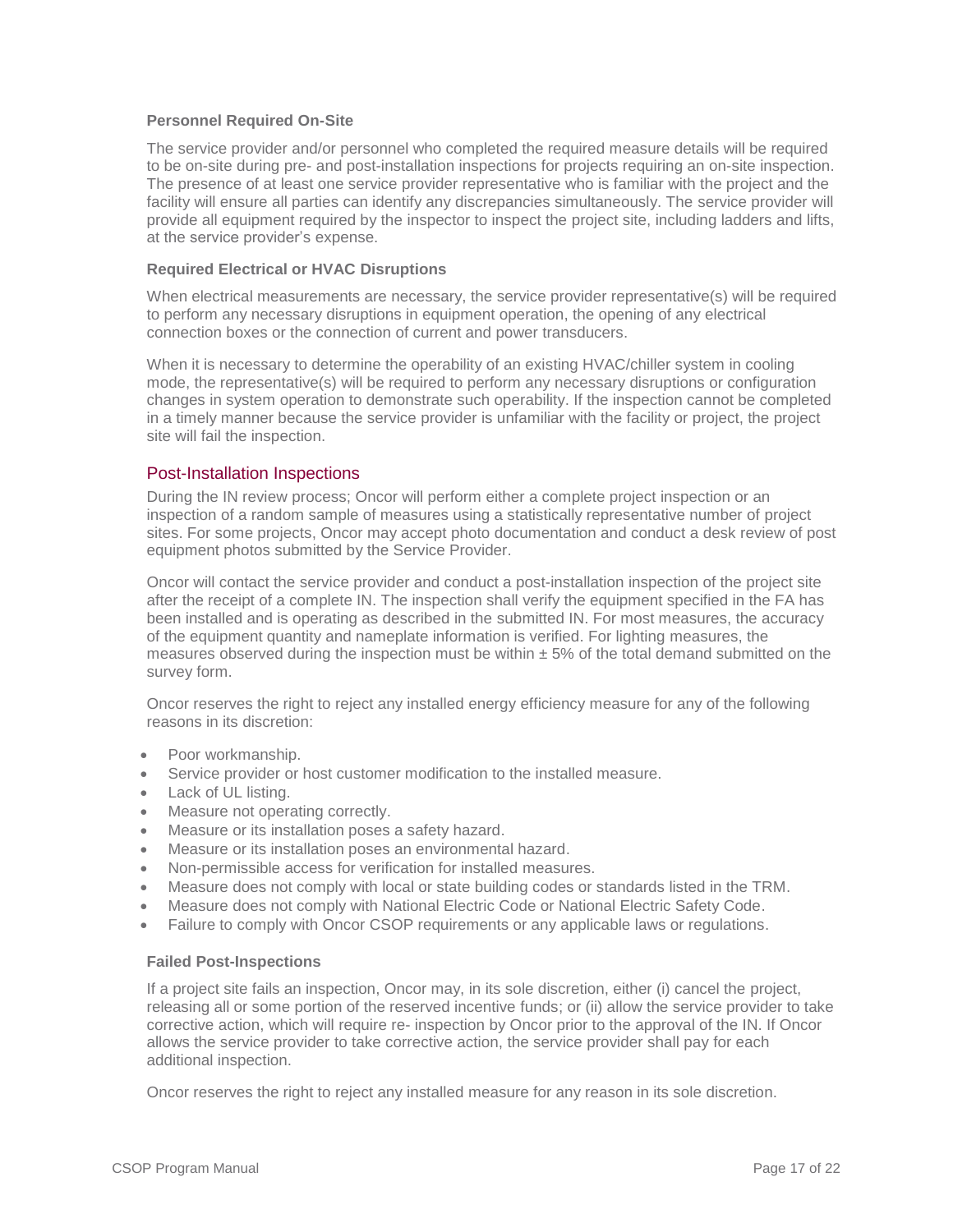# <span id="page-17-0"></span>6 INCENTIVE PAYMENT

Incentives will be paid after the project is complete, Oncor has determined all requirements for the project and participation in the program have been met, and the SR is approved. The SR will serve as the service provider's invoice for incentive payments, and incentives will be paid to the service provider in one installment.

Actual incentive payment is contingent upon the project's verified savings and will not exceed the amount in the Reservation of Funds Agreement. Changes in the scope of a project will not be eligible for incentives after execution of the Reservation of Funds Agreement; however, Oncor may, in its sole discretion, reduce or eliminate any incentive payments specified in a Reservation of Funds Agreement based on its determination that any requirements for the project or participation in the program have not been met.

# <span id="page-17-1"></span>6.1 Adjustments to Incentives Following Post-Inspections

Oncor may adjust incentive payments based on findings from on-site inspections and review of project data.

After inspections are completed, all installations will be evaluated on a measure-by-measure basis to calculate an adjustment factor for energy savings and incentive payments.

In the event the service provider disagrees with the payment adjustment, the service provider may request all information be reviewed again after additional clarifying information is provided by the service provider. However, final payment adjustments will be at the sole discretion of Oncor.

# <span id="page-17-2"></span>7 IMPORTANT PROGRAM DATES AND DEADLINES

# Project Application Submissions

The EEPM portal will begin accepting 2022 program applications on December 16, 2021 and project applications on December 16, 2021. An approved program application is required before you can begin any project applications in EEPM.

# Completed Installations

Projects must be completed by November 15, 2022, to receive incentives in the current year. All projects should close on or before their completion date as indicated in EEPM.

# Savings Reports

Final SRs must be submitted to Oncor no later than November 15, 2022, at 5 p.m. Central Time. An extension for your SR may be granted if requested by September 15, 2022.

## Project Installation Deadline Extension Requests

The service provider must notify the Program Manager by September 15, 2022, if the project will not be completed by November 15, 2022, as that will require the project to be rolled over to the 2023 program year. If notification is not received by September 15, 2022, and the project is not completed by November 15, 2022, then Oncor may, in its sole discretion, cancel the project and declare it ineligible for any or all incentives.

## **2021 Rollover Projects**

A 2021 project rolled over to the 2022 program year must be completed by May 31, 2022. If the project is not completed by May 31, 2022, then Oncor may, in its sole discretion, cancel the project and declare it ineligible for any or all incentives.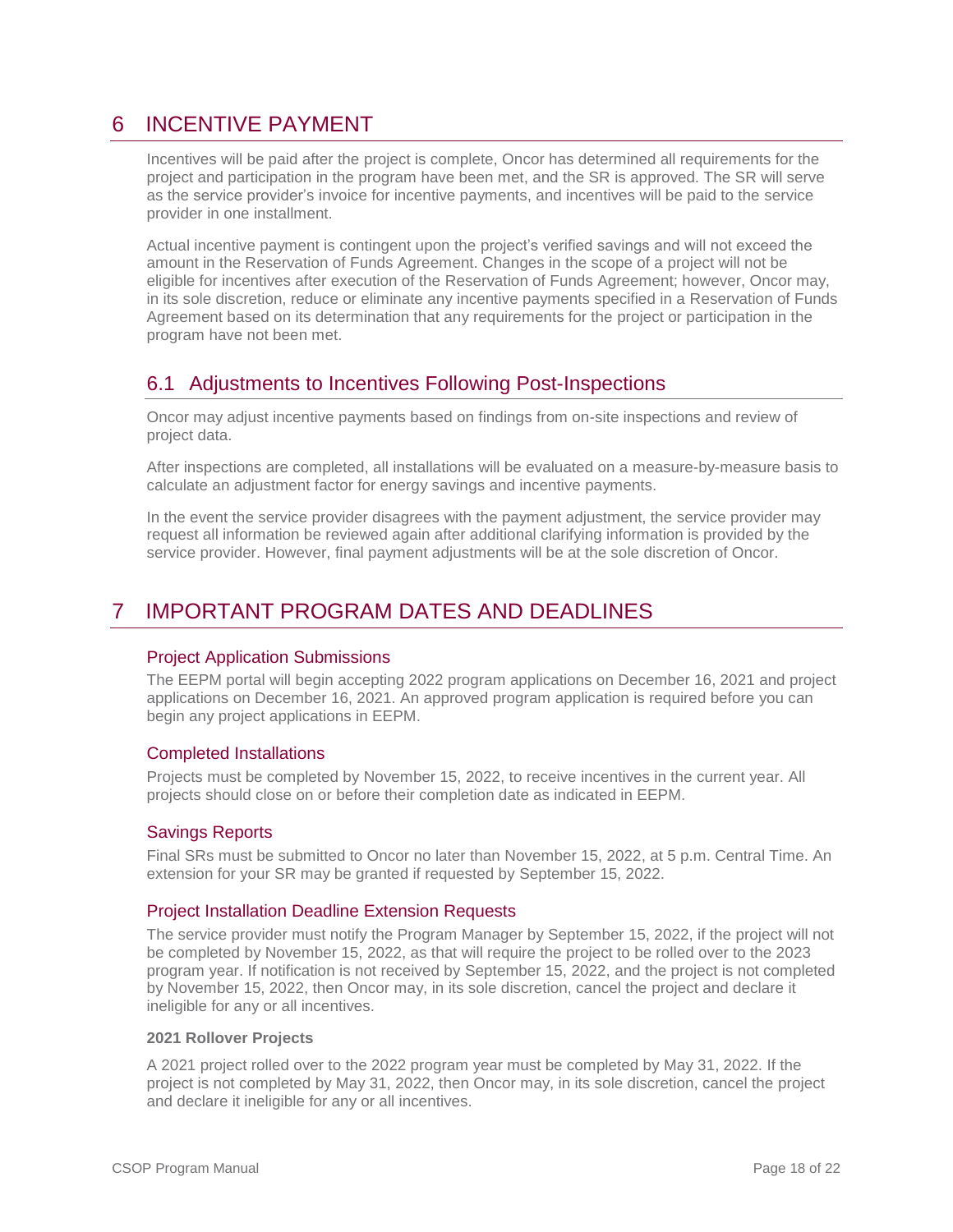# <span id="page-18-0"></span>8 WAITLISTED PROJECTS

Projects will be waitlisted when all program funding is reserved. As additional funding becomes available, the funds will be offered to projects on the waitlist in the order they are submitted. Should a project be waitlisted, the service provider should not proceed with the project until notified by Oncor that funding has become available, all required paperwork has been completed and the project has passed pre-inspection.

# <span id="page-18-1"></span>9 HOW TO PARTICIPATE



# <span id="page-18-2"></span>9.1 Service Provider Eligibility and Requirements

Each service provider must register in EEPM, provide documentation of required insurance, enter into the umbrella contract, apply to and be accepted to participate in the CSOP and execute the program addendum with Oncor to participate in the program. By executing the Program Addendum, Service Provider warrants and represents that it is aware of and complies with all of the Contract Documents. Service Provider also warrants and represents that it meets or exceeds all of the following qualifications:

- Evidence of possession of all applicable licenses required under state law and local building codes
- Can produce the required proof of insurance and evidence of possession of all building permits required by governing jurisdictions
- Can produce evidence that any subcontractors used carry the insurance requirements as required by Service Provider
- Service Provider warrants and represents that the Project meets all applicable federal, state, and local laws and regulatory requirements

# <span id="page-18-3"></span>*9.1.1 Service Provider Application Criteria*

Oncor requires applicants to demonstrate their financial, technical and managerial qualifications to help ensure projects will be successful in delivering the estimated demand and energy savings, and the applicant is committed to fulfilling program objectives and is competent to complete the proposed project.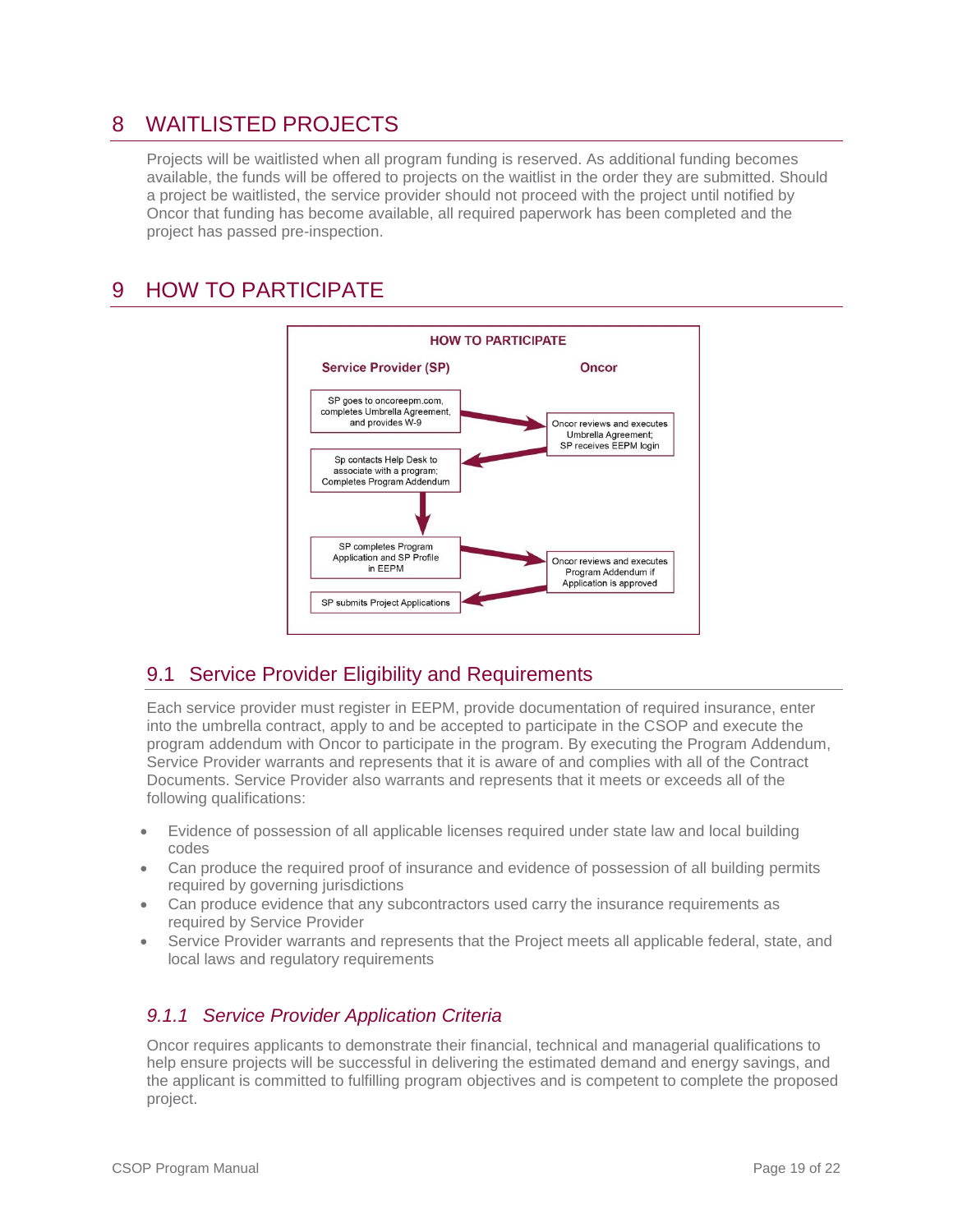Any service provider meeting the CSOP application requirements that propose to install eligible commercial energy efficiency measures at the site of an Oncor commercial customer is eligible to participate in the CSOP as a service provider. Eligible service providers may include:

- National or local energy service companies.
- Retail electric providers.
- National or local companies that provide energy-related services (e.g., contracting) or products (e.g., lighting and HVAC equipment manufacturers and distributors).
- Self-sponsors whose commercial peak demand exceeds 50 kW. Self-sponsors should contact the program manager for specific eligibility requirements.

# <span id="page-19-0"></span>*9.1.2 Registering and Applying as a Service Provider*

# **Step 1: Register on the Service Provider Portal**

The EEPM service provider portal can be accessed at [https://eepm.oncor.com](https://eepm.oncor.com/) . Click on "Sign Up or Learn More" at the bottom to read our agreement (also known as the umbrella contract). Then provide your company name and federal tax ID number, and click "Next" to complete and submit your application. Oncor will review your application and, upon approval, provide you with a username and password for our EEPM system.

Once you receive your login and password, log into EEPM and complete your service provider profile.

# **Step 2: Insurance Documentation Required**

Workers compensation, general liability and automobile insurance are each required to become an approved service provider. To learn more, choose "Commercial" from the "Resources" tab and then click on "Standards and Inventory Forms Information" to access the insurance requirements at [https://eepm.oncor.com](https://eepm.oncor.com/) .

Self-sponsors that have an investment grade credit rating received from and documented by your insurance agent may request to self-insure but will only be accepted upon review and approval by Oncor. If participant's credit rating—as determined by Fitch Ratings, Moody's or S&P Global Ratings—does not fall below BBB-, Baa3 and BBB-, respectively, the participant may elect to selfinsure any of the insurance requirements. For self-sponsors electing to self-insure, Oncor will conduct a credit check annually to verify credit standings.

## **Step 3: Complete Program Application and Sign Program Addendum**

Request association with the CSOP by contacting the EEPM help desk at 866-258-1874 or eep[msupport@oncor.com](mailto:support@oncor.com) . Then, complete the program application and sign the program addendum. The service provider must provide a signed program addendum with either a wet signature or by selecting the e-signature option in EEPM which will email the form to the appropriate signers for electronic signature.

Oncor will not entertain proposed modifications to the standard offer program addendum unless unique circumstances merit and require revision at the sole discretion of Oncor. Applicants are urged to review the sample program addendum prior to submitting a project application.

Oncor will notify applicants of their application status within 10 business days of submitting the application. If Oncor approves a program application, it will execute the program addendum. Once the program application is approved by Oncor, projects can be submitted for approval via EEPM.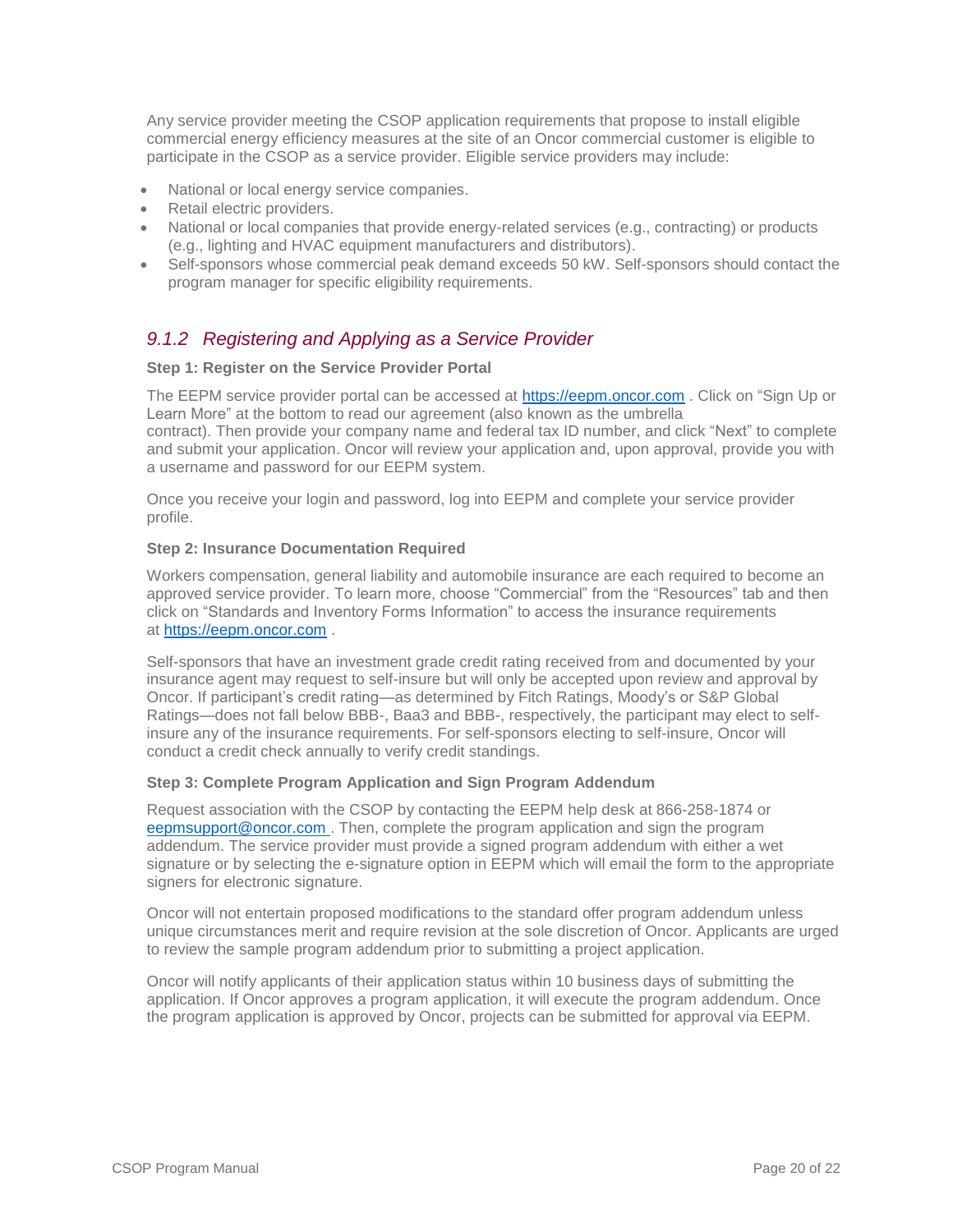Program addendums are ongoing but terminable for events of default by the service provider, as well as by Oncor at will. This allows the service provider to avoid resubmitting a new program addendum each program year; however, it does require the service provider to submit updated documentation for each program year through EEPM. It is solely the responsibility of the service provider to make Oncor aware of changes required to the documentation and provide hard copies of such documentation. Failure to provide documentation may be a breach of the program addendum, which can be grounds for termination of the addendum with the service provider.

**The program addendum does not in any way guarantee the service provider funding during the program year of the program addendum. The program addendum does not in any way obligate Oncor to the CSOP.**

# <span id="page-20-0"></span>9.2 Termination of Program Addendums

Oncor may terminate any or all program addendums, in whole or in part, at any time in its sole discretion, by providing written notice of termination to the service provider. The notice of termination will specify the effective date of any termination and that the program addendum is terminated in its entirety.

In the event a program addendum is terminated by Oncor, the service provider will finish any project already commenced that cannot be discontinued without breaching the Customer Agreement. Oncor will have no obligations with respect to any contractual obligations entered into between the host customer and service provider after the service provider's receipt of Oncor's notice of termination.

In the event the program is terminated, Oncor's only liability will be to pay the service provider the unpaid balance due to the service provider for the portion of a project already commenced that cannot be discontinued without breaching the Customer Agreement.

Oncor may refuse a service provider the opportunity to complete an addendum in the CSOP for any reason in Oncor's sole discretion, including based on the service provider's prior participation in the program or any other energy efficiency program offered by Oncor or another utility sponsor. Please refer to the umbrella contract and program addendum for actual termination provisions. Please note this section is only a summary of certain terms in the umbrella contract and program addendum, and the terms of the actual umbrella contract and program addendum supersede and control over this summary in the event of any conflict.

# <span id="page-20-1"></span>10 PROGRAM RESOURCES

- EEPM service provider portal: [https://eepm.oncor.com](https://eepm.oncor.com/)
- **Customer website:** [www.takealoadofftexas.com](http://www.takealoadofftexas.com/)
- EEPM Help Desk: eep[msupport@oncor.com](mailto:support@oncor.com) or 866-258-1874
- EEPM Insurance: [eepminsurance@oncor.com](mailto:eepminsurance@oncor.com) or 866-258-1874
- PUCT: [www.puc.texas.gov/agency/rulesnlaws/subrules/electric/Electric.aspx](http://www.puc.texas.gov/agency/rulesnlaws/subrules/electric/Electric.aspx)
- Texas TRM: [www.texasefficiency.com/index.php/emv](http://www.texasefficiency.com/index.php/emv)
- Electric Reliability Council of Texas (ERCOT): [www.ercot.com](http://www.ercot.com/)
- Umbrella Contract
- CSOP Program Addendum
- IA Agreement
- Customer Agreement
- Reservation of Funds Agreement
- Installation Notice Customer Certification
- Savings Report
- Insurance Requirements
- Oncor Core Values